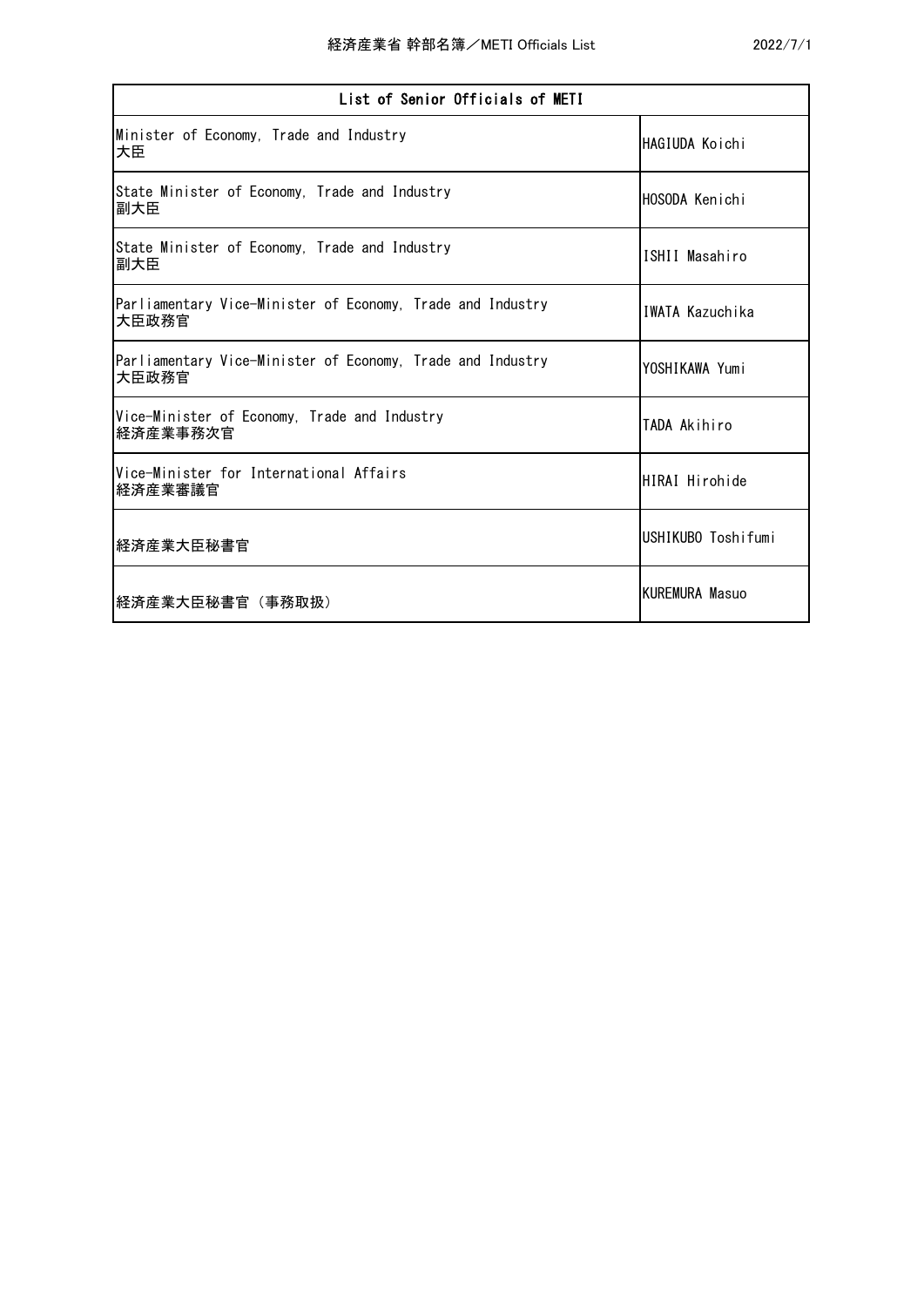| List of Officials of Minister's Secretariat, METI<br>大臣官房                                              |                         |
|--------------------------------------------------------------------------------------------------------|-------------------------|
| Deputy Vice-Minister of Economy, Trade and Industry<br>官房長                                             | FUJIKI Toshimitsu       |
| Director-General for Policy Planning and Coordination<br>総括審議官                                         | NII Yasuhito            |
| 公文書管理官                                                                                                 | NII Yasuhito            |
| Deputy Director-General for Cybersecurity and Information Technology<br>サイバーセキュリティ・情報化審議官              | UEMURA Masahiro         |
| Director-General for Technology Policy Coordination and Industrial and<br>Product Safety<br>技術総括・保安審議官 | TSUJIMOTO Keisuke       |
| Deputy Director-General for Policy Coordination<br>審議官 (政策総合調整担当)                                      | TAJIRI Takahiro         |
| 政策統括調整官(国際関係担当)<br>Director-General, Trade Policy Minister's Secretariat<br>首席通商政策統括調整官                | <b>FUKUNAGA Tetsuro</b> |
| Director, Personnel Division<br>秘書課長                                                                   | ITO Sadanori            |
| Director for Technology Affairs and Advanced Capacity Building<br>Strategy<br>参事官(技術・高度人材戦略担当)         | MIYAZAKI Takaya         |
| Director for Personnel Affairs<br>人事企画官                                                                | MOGI Takashi            |
| Examiner for Personnel Affairs<br>人事審査官                                                                | SATAKE Yoshinori        |
| Director for Labor Affairs<br>企画官 (労務担当)                                                               | NAMBA Yutaka            |
| Director, Policy Planning and Coordination Division<br>総務課長                                            | <b>KUME Takashi</b>     |
| Director for Diet Relations<br>国会業務室長                                                                  | MIYABE Katsuhiro        |
| 国会連絡室長                                                                                                 | YAMAMOTO Tsuyoshi       |
| 国会事務連絡調整官<br>Director for Adminstrarative Affairs                                                      |                         |
| 業務管理官                                                                                                  | AMANO Hiroyuki          |
| 文書室長                                                                                                   | OMACHI Tomoaki          |
| 公文書監理室長                                                                                                | CHISHIMA Hiroshi        |
| Director, Public Relations Office<br>広報室長                                                              | KAGA Yoshihiro          |
| Director, Economic Policy Unit<br>政策審議室長                                                               | <b>KUME Takashi</b>     |
| Director-General for Economic Security Policy<br>首席経済安全保障政策統括調整官                                       | <b>KIMURA Satoshi</b>   |
| Deputy Director-General for Economic Security Policy<br>経済安全保障政策統括調整官                                  | IGARI Katsuro           |
| Deputy Director-General for Economic Security Policy<br>経済安全保障政策統括調整官                                  | YUGE Shuji              |
| Director, Office of Economic Security Policy<br>経済安全保障室長                                               | HATADA Hiroyuki         |
| グリーン成長戦略室長                                                                                             | IIDA Yuji               |
| グリーン成長戦略室長代理                                                                                           | HATAKEYAMA Yojiro       |
| グリーン成長戦略室統括戦略官                                                                                         | KIHARA Shinichi         |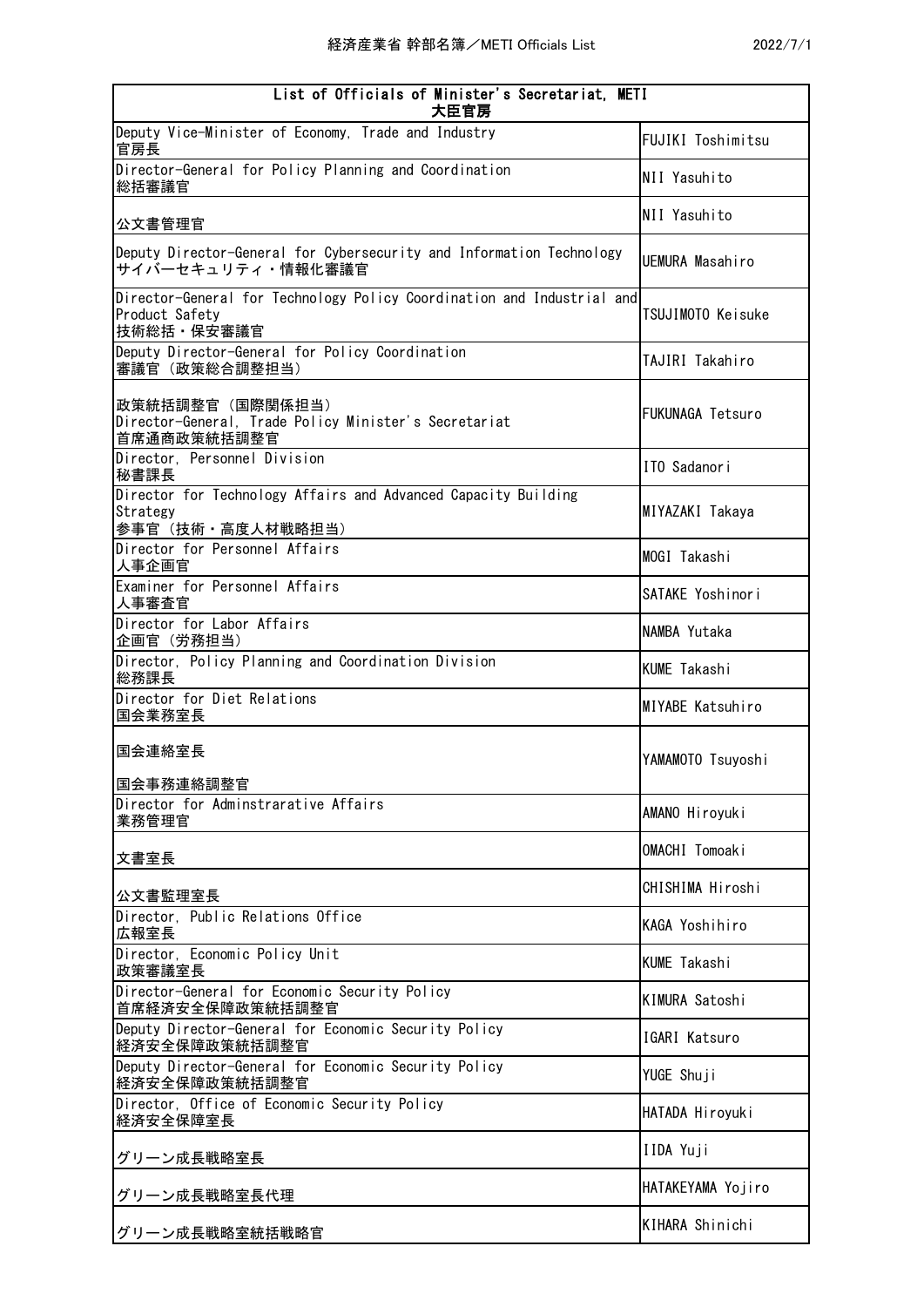| グリーン成長戦略室統括戦略官                                                                 | TSUZUKI Naofumi         |
|--------------------------------------------------------------------------------|-------------------------|
| グリーン成長戦略室総括企画調整官                                                               | <b>MIWATA Yuko</b>      |
| グリーン成長戦略室プロジェクト推進企画調整官                                                         | KASAI Yasuhiro          |
| グリーン成長戦略室産業戦略調整官                                                               | ONUKI Shigeki           |
| グリーン成長戦略室エネルギー戦略調整官                                                            | NISHIDA Mitsuhiro       |
| グリーン成長戦略室国際戦略調整官                                                               | HASEGAWA Yuya           |
| 国際カーボンニュートラル政策室長                                                               | MINAMI Ryo              |
| 国際カーボンニュートラル政策室長代理                                                             | <b>FUKUNAGA Tetsuro</b> |
| 国際カーボンニュートラル政策室長代理                                                             | KIHARA Shinichi         |
| 国際カーボンニュートラル政策室長代理                                                             | TSUZUKI Naofumi         |
| 国際カーボンニュートラル政策室長代理                                                             | KOBAYASHI Izuru         |
| 国際カーボンニュートラル政策室統括戦略官                                                           | HASEGAWA Yuya           |
| 国際カーボンニュートラル政策室総括企画調整官                                                         | FUJII Ryosuke           |
| 国際カーボンニュートラル政策室総括企画調整官                                                         | TAMURA Hideyasu         |
| 国際カーボンニュートラル政策室総括企画調整官                                                         | <b>MIWATA Yuko</b>      |
| 国際カーボンニュートラル政策室総括企画調整官                                                         | ONUKI Shigeki           |
| 国際カーボンニュートラル政策室総括企画調整官                                                         | KAWAGUCHI Yukihiro      |
| 国際カーボンニュートラル政策室総括企画調整官                                                         | TAKAHAMA Wataru         |
| 国際カーボンニュートラル政策室総括企画調整官                                                         | HOSHINO Masashi         |
| 国際カーボンニュートラル政策室総括企画調整官                                                         | SODA Takeshi            |
| 国際カーボンニュートラル政策室総括企画調整官                                                         | MATSUNO Daisuke         |
| 首席ビジネス・人権政策統括調整官                                                               | MATSUO Takehiko         |
| Deputy Director-General for Business and Human Rights Policy<br>ビジネス・人権政策統括調整官 | KASHIWABARA Kyoko       |
| Director, Business and Human Rights Policy Office<br>ビジネス・人権政策調整室長             | TOYODA Ken              |
| ビジネス・人権政策調整室長代理                                                                | KURODA Noriyuki         |
| ビジネス・人権政策調整室長代理                                                                | OKUYA Toshikazu         |
| 未来人材政策統括調整官                                                                    | HASUI Tomoya            |
| 未来人材室長                                                                         | SHIMAZU Yuki            |
| 未来人材室長総括企画調整官                                                                  | KAWAMURA Miho           |
| 未来人材室長総括企画調整官                                                                  | ICHIKAWA Noriyuki       |
| 未来人材室長総括企画調整官                                                                  | ARAKI Taro              |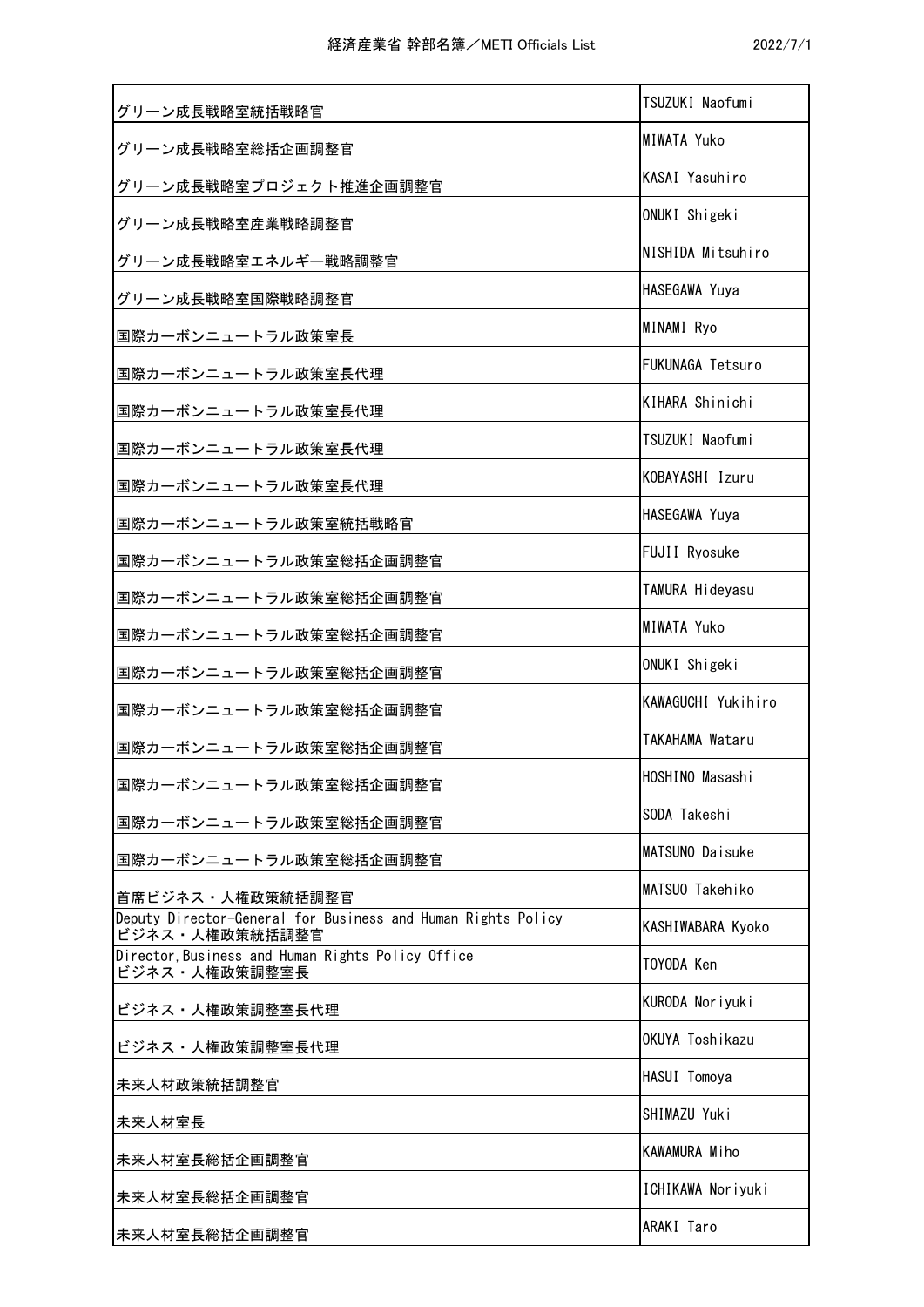| 未来人材室長総括企画調整官           | OTA Mineko          |
|-------------------------|---------------------|
| 未来人材室長総括企画調整官           | OISHI Tomohiro      |
| 未来人材室長総括企画調整官           | KAWAHARA Kei        |
| 未来人材室長総括企画調整官           | UCHIDA Ryoji        |
| 未来人材室長総括企画調整官           | OKADA Tomohiro      |
| 未来人材室長総括企画調整官           | SHIBAYAMA Toyoki    |
| 未来人材室長総括企画調整官           | MATSUI Takuro       |
| 未来人材室長総括企画調整官           | SUGIMOTO Keiji      |
| 先端テクノロジー政策統括調整官         | HATAKEYAMA Yojiro   |
| 先端テクノロジー戦略室長            | TANAKA Tetsuya      |
| 先端テクノロジー戦略室総括企画調整官      | OSUMI Kazuaki       |
| EBPM推進政策統括調整官           | IIDA YuJi           |
| EBPM推進室長                | SANO Kyuichiro      |
| EBPM推進室総括企画調整官          | SAKAMOTO Riwa       |
| EBPM推進室総括企画調整官          | DAITO Michio        |
| EBPM推進室総括企画調整官          | KAJI Naohiro        |
| EBPM推進室総括企画調整官          | TAKEDA Shinjiro     |
| EBPM推進室総括企画調整官          | SAKAI Takayuki      |
| スタートアップ創出推進政策統括調整官      | AGO Shinpei         |
| スタートアップ創出推進室長           | KAMEYAMA Shinnosuke |
| スタートアップ創出推進室総括企画調整官     | SHIMAKAWA Hiroyuki  |
| スタートアップ創出推進室総括企画調整官     | ISHII Yoshiaki      |
| スタートアップ創出推進室総括企画調整官     | ASANO Daisuke       |
| スタートアップ創出推進室総括企画調整官     | KOBAYASHI Hirokazu  |
| スタートアップ創出推進室総括企画調整官     | NOZAWA Yasushi      |
| スタートアップ創出推進室総括企画調整官     | NISHINA Masahiro    |
| スタートアップ創出推進室総括企画調整官     | KOZAKI Tadahiko     |
| 首席新型コロナウイルス感染症水際措置対応調整官 | MATSUO Takehiko     |
| 新型コロナウイルス感染症水際措置対応室長    | FUKUNAGA Tetsuro    |
| 新型コロナウイルス感染症水際措置対応室長    | KOBAYASHI Hirokazu  |
| 経済·産業分析官                | FUJI Kazuhiko       |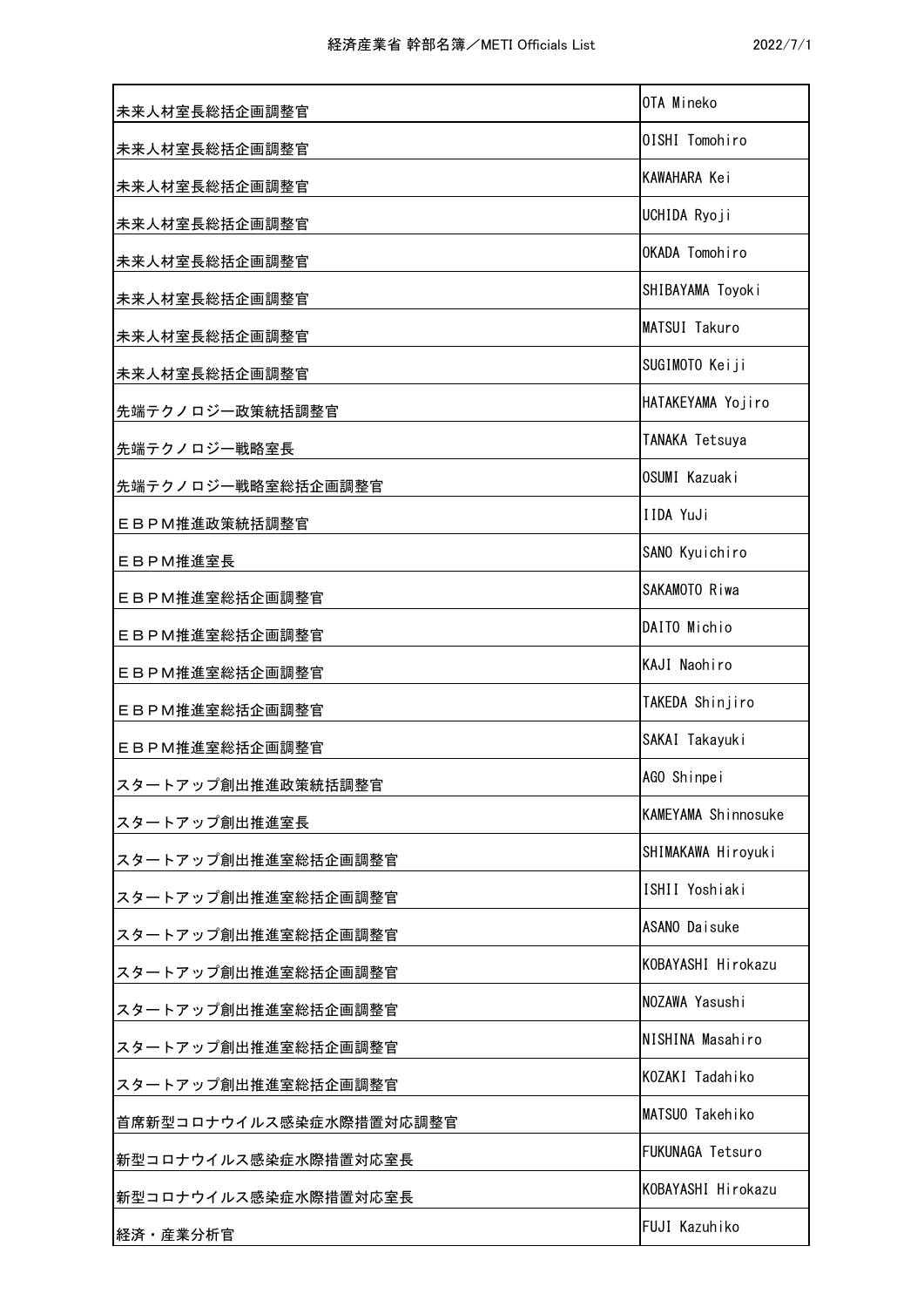| 国際戦略情報分析官 (貿易・投資環境担当)                                                                                                                     | TAGUCHI Sadanobu   |
|-------------------------------------------------------------------------------------------------------------------------------------------|--------------------|
| Director, Global Industrial Policy Office<br>グローバル産業室長                                                                                    | FUJII Ryosuke      |
| グローバル産業室企画官                                                                                                                               | FUKUDA Kazunori    |
| グローバル産業室企画官                                                                                                                               | OGAWA Motoko       |
| Director, Fourth Industrial Revolution Policy Office<br>第四次産業革命政策室長                                                                       | SUGA Chizuru       |
| Director, Budget and Accounts Division<br>会計課長                                                                                            | SAKAMOTO Riwa      |
| 経理審査官                                                                                                                                     | HOSOYA Kenji       |
| Director, Welfare Planning Office<br>厚生企画室長                                                                                               | SATAKE Yoshinori   |
| 厚生審査官                                                                                                                                     | HIRAO Saeko        |
| 業務改革課長                                                                                                                                    |                    |
| 政策立案推進室長<br>Director, Information Disclosure Promotion Office<br>情報公開推進室長<br>Director, Personal Information Protection Office<br>個人情報保護室長 | SANO Kyuichiro     |
| 情報システム室長<br>デジタル・トランスフォーメーション室長                                                                                                           | SAKAI Takayuki     |
| Director for Information Security<br>統括情報セキュリティ対策官                                                                                        | YAMASHITA Tsuyoshi |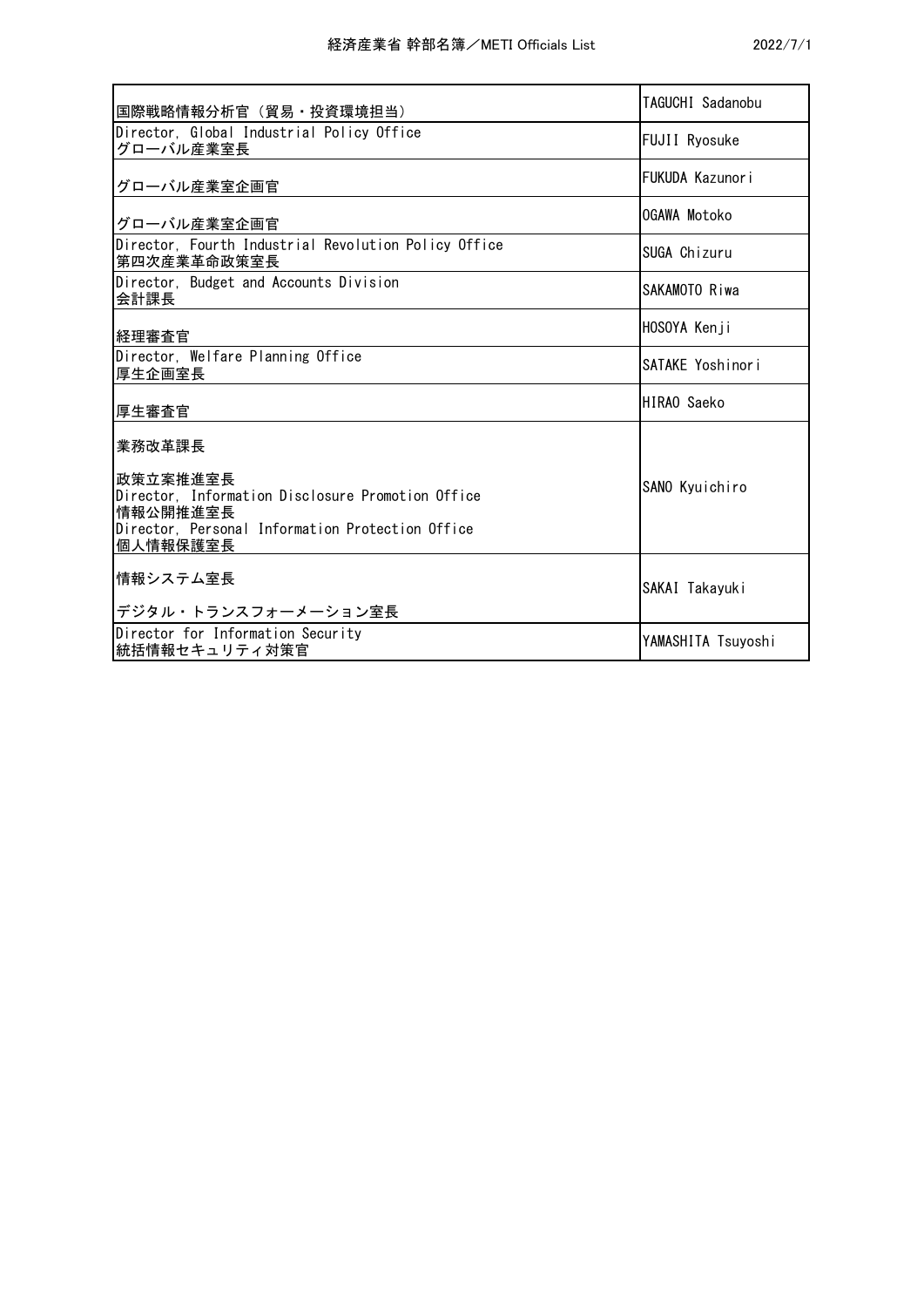| Research and Statistics Department<br>大臣官房 調査統計グループ                                                           |                       |
|---------------------------------------------------------------------------------------------------------------|-----------------------|
| Director-General, Research and Statistics Department, Ministry of<br>Economy, Trade and Industry<br>調査統計グループ長 | SASAJI Ken            |
| Director, General Coordination Office<br>参事官(調査統計グループ・総合調整担当)<br>総合調整室長                                       | DAITO Michio          |
| 統括統計官                                                                                                         | SUGAWARA Hiroshi      |
| Director, Statistics Planning Office<br>統計企画室長                                                                | MORIYA Atsuko         |
| Director, Statistics Information Systems Office<br>統計情報システム室長                                                 | <b>IIJIMA Isamu</b>   |
| Director, Research and Analysis Support Office<br>調杳分析支援室長                                                    | TAMURA Hidekazu       |
| Director, Administrative Affairs Office<br>業務管理室長                                                             | WATANABE Mikio        |
| Director, Economic Analysis Office<br>経済解析室長                                                                  | TAKENAGA Yoshihisa    |
| Director, Structural Statistics Office<br>構造統計室長                                                              | AKASAKA Toshiyuki     |
| Director, Office of Current Survey for Mining and Manufacturing<br>鉱工業動態統計室長                                  | KINOSHITA Yoshio      |
| Director, Office of Current Survey for Service Industry<br>サービス動態統計室長                                         | <b>TANABE Keiichi</b> |
| Director, Enterprise Statistics Office<br>企業統計室長                                                              | KINEBUCHI Atsuko      |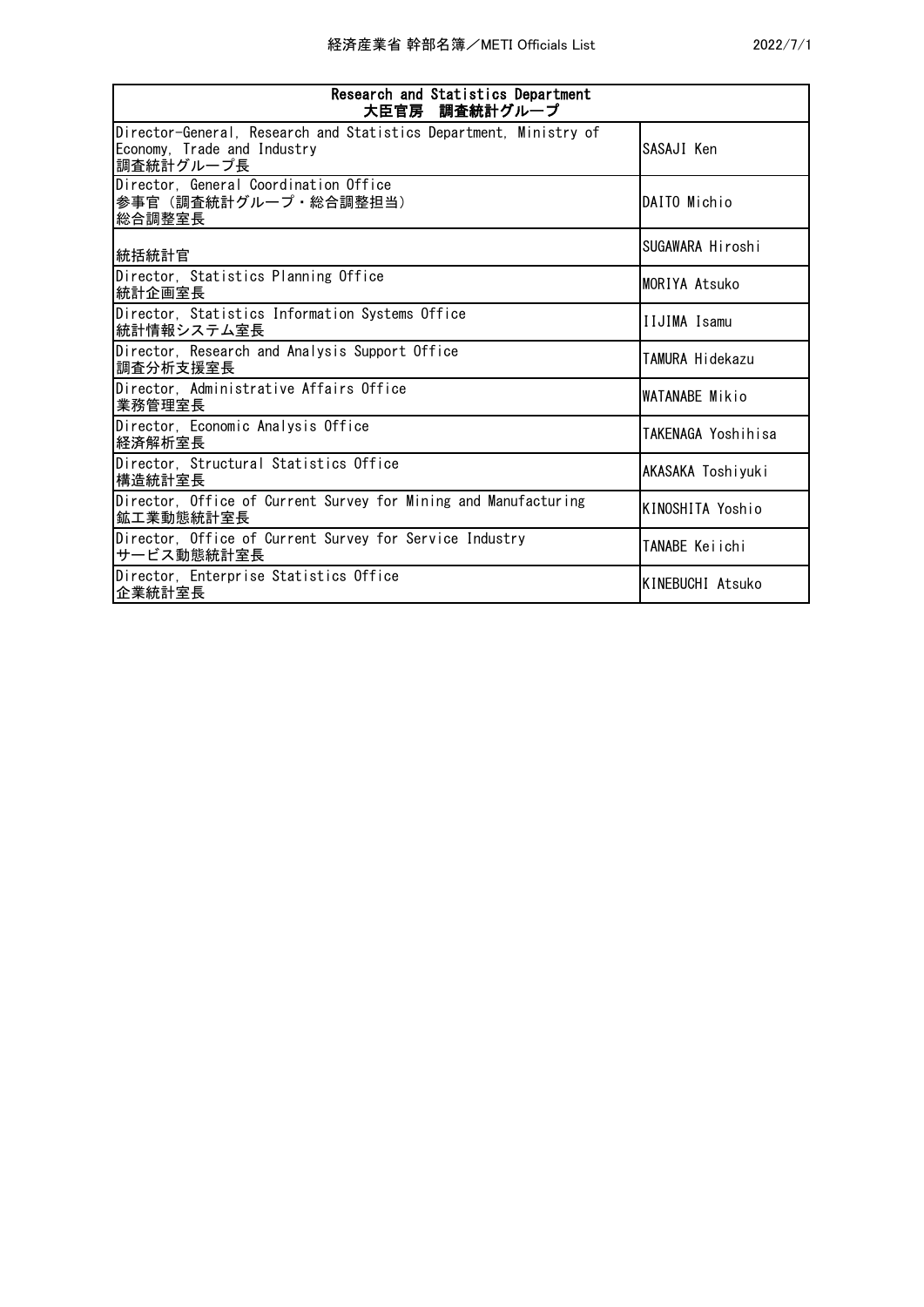| Fukushima Reconstruction Promotion Group<br>大臣官房 福島復興推進グループ                                                                                                               |                   |  |
|---------------------------------------------------------------------------------------------------------------------------------------------------------------------------|-------------------|--|
| 福島原子力事故処理調整総括官<br>処理水損害対応支援室                                                                                                                                              | SUDO Osamu        |  |
| Director-General, Fukushima Reconstruction Promotion Group<br>福島復興推進グループ長<br>Director-General for Regional Economic and Industrial Policy<br>地域経済産業審議官<br>廃炉·汚染水·処理水特別対策監 | KATAOKA Koichiro  |  |
| 廃炉・汚染水・処理水特別対策監                                                                                                                                                           | YOSHINO Kyoji     |  |
| Director-General for Nuclear Accident Disaster Response<br>原子力事故災害対処審議官                                                                                                   | YUMOTO Keiichi    |  |
| 廃炉·汚染水·処理水対策現地事務所長                                                                                                                                                        | SUZUKI Keishi     |  |
| Director-General for Nuclear Damages Affairs<br>原子力損害対応総合調整官<br>Director, Nuclear Damages Affairs Office<br>原子力損害対応室長                                                     | KOYANAGI Satoshi  |  |
| Director, Administrative Affairs Office<br>業務管理室長                                                                                                                         | KAWASAKI Masakazu |  |
| Director, General Coordination Office<br>総合調整室長<br>Director, Fukushima Public Relations Strategy and Reputational<br>Management Office<br>福島広報戦略・風評被害対応室長                 | SASAKI Masato     |  |
| 企画調査官(福島復興推進担当)                                                                                                                                                           | FURUKAWA Yuichi   |  |
| Director, Fukushima Soso Region Revitalization Organization Office<br>福島相双復興推進機構担当室長                                                                                      | MIYASHITA Masami  |  |
| Director, Fukushima Innovation Coast Promotion Organization Office<br>福島イノベーション・コースト構想推進機構担当室長                                                                            | MIYASHITA Masami  |  |
| Director, Fukushima New Industries and Employment Promotion Office<br>福島新産業・雇用創出推進室長                                                                                      | MIYASHITA Masami  |  |
| 企画官                                                                                                                                                                       | HIRATSUKA Tomoaki |  |
| Director, Fukushima Business and Livelihood Restoration Support Office <b> <sub>MIYASHITA Masami</sub></b><br>福島事業・なりわい再建支援室長                                             |                   |  |
| Director, Nuclear Accident Response Office<br>原子力発電所事故収束対応室長                                                                                                              | FUKUDA Mitsunori  |  |
| 東京電力福島第一原子力発電所事故廃炉・汚染水・処理水対策官                                                                                                                                             | YAMAGUCHI Yuzo    |  |
| 企画官                                                                                                                                                                       | MASUDA Naoki      |  |
| 企画官                                                                                                                                                                       | TSUTSUMI Masahito |  |
| 事故収束対応調整官                                                                                                                                                                 | TANABE Yuki       |  |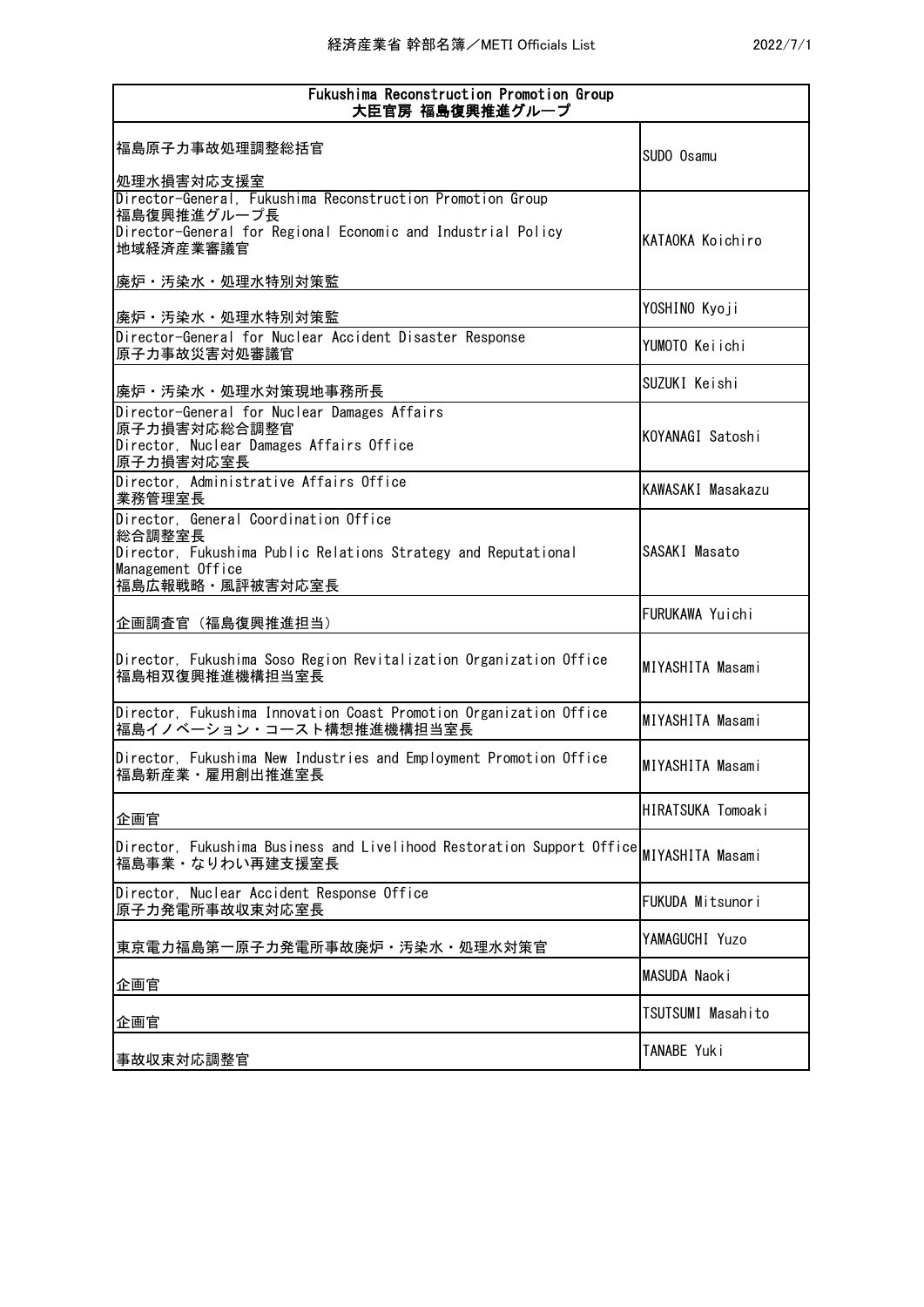| List of Officials of Economic and Industrial Policy Bureau, METI<br>経済産業政策局          |                        |
|--------------------------------------------------------------------------------------|------------------------|
| Director-General, Economic and Industrial Policy Bureau<br>経済産業政策局長                  | IIDA Yuji              |
| Deputy Director-General, Economic and Industrial Policy Bureau<br>大臣官房審議官(経済産業政策局担当) | HASUI Tomoya           |
| Deputy Director-General, Economic and Industrial Policy Bureau<br>大臣官房審議官(経済産業政策局担当) | RYUZAKI Takatsugu      |
| 首席アジア新産業共創政策統括調整官                                                                    | IIDA Yuji              |
| アジア新産業共創政策統括調整官                                                                      | KIMURA Satoshi         |
| アジア新産業共創政策統括調整官                                                                      | MATSUO Takehiko        |
| Director, Administrative Affairs Office<br>業務管理官室長                                   | TAKANASHI Ayae         |
| Director, Policy Planning and Coordination Division<br>総務課長                          | OKUYA Toshikazu        |
| Special Assistant to Director-General<br>政策企画官                                       | MAYANAGI Hideto        |
| Director, Macro Economic Affairs Division<br>調査課長                                    | TAKEDA Ken             |
| Senior Analyst for Industrial Policy<br>産業政策分析官(経済産業政策担当)                            | ITO Koji               |
| Director, Business Analysis Office<br>企業財務室長                                         | IKAWA Ryo              |
| Director, Industrial Structure Policy Division<br>産業構造課長                             | KAJI Naohiro           |
| Director, Economic and Social Policy Office<br>経済社会政策室長                              | <b>KAWAMURA Miho</b>   |
| Director, Corporate System Division<br>産業組織課長                                        | ANDO Genta             |
| Director, Competition Enhancement Office<br>競争環境整備室長                                 | SUGIHARA Mitsutoshi    |
| Director, Intellectual Property Policy Office<br>知的財産政策室長                            | <b>INOMATA Akihiko</b> |
| Director, Industry Creation Policy Division<br>産業創造課長                                | KAMEYAMA Shinnosuke    |
| Director, Startup and New Business Promotion Office<br>新規事業創造推進室長                    | ISHII Yoshiaki         |
| Director, Industrial Finance Division<br>産業資金課長                                      | ASANO Daisuke          |
| 投資機構室長                                                                               |                        |
| 産業人材課長                                                                               | SHIMAZU Yuki           |
| Director, Corporate Affairs Division<br>企業行動課長                                       | TAKEDA Shinjiro        |
| Director, Corporate Accounting, Disclosure and CSR Policy Office<br>企業会計室長           | NAGAMUNE Toyokazu      |
| アジア新産業共創政策室長                                                                         | SHIMAKAWA Hiroyuki     |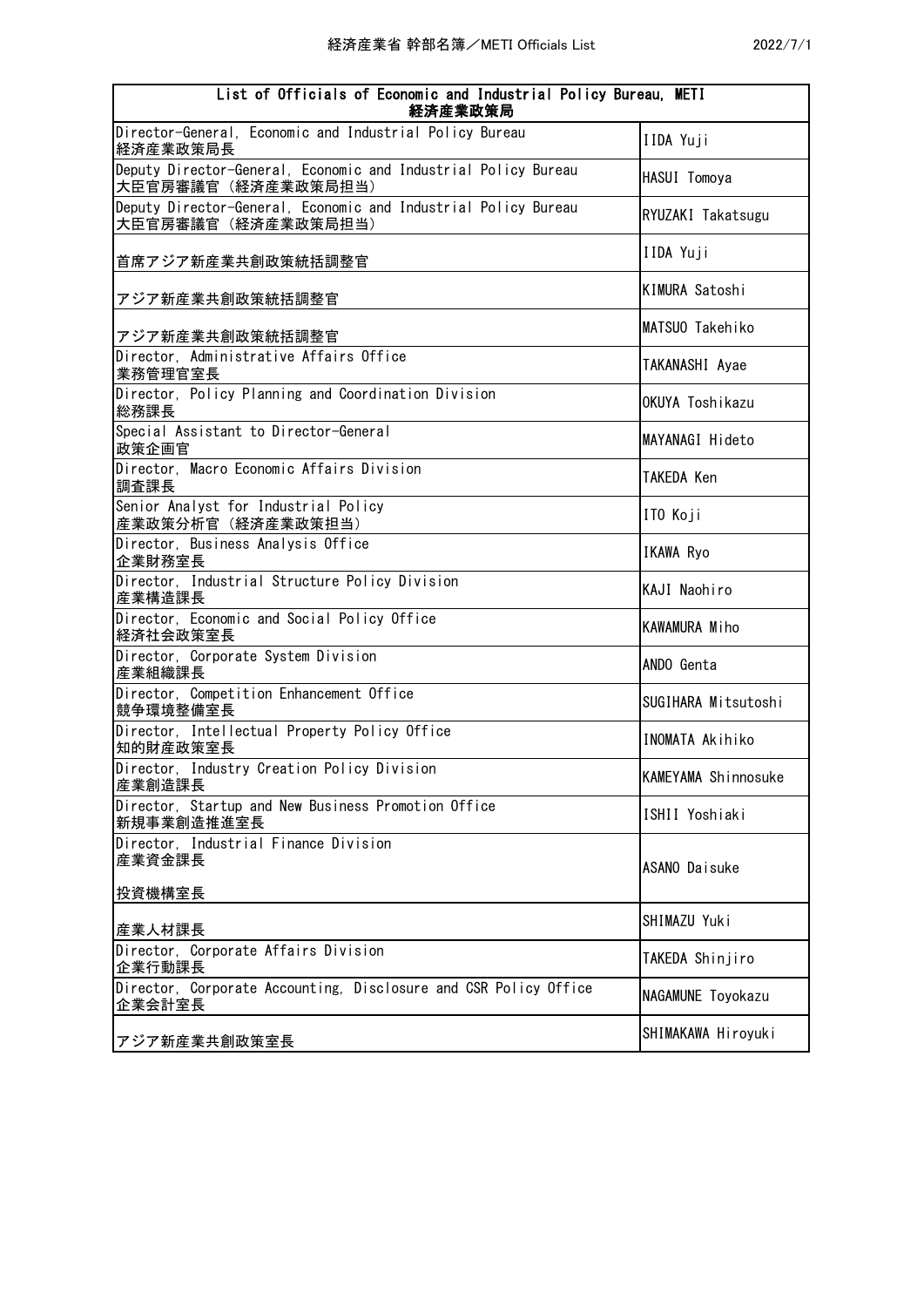| Regional Economic and Industrial Policy Group<br>地域経済産業グループ                                                                    |                      |  |
|--------------------------------------------------------------------------------------------------------------------------------|----------------------|--|
| Director-General, Regional Economic and Industrial Policy Group<br>地域経済産業グループ長                                                 | NII Yasuhito         |  |
| 地域経済産業グループ長補佐                                                                                                                  | IIDA Kenta           |  |
| Deputy Director-General for Regional Economic and Industrial Policy<br>地域経済産業政策統括調整官                                           | YOSHIDA Kenichiro    |  |
| Director, Administrative Affairs Office<br>業務管理官室長                                                                             | <b>KANBE Hiroshi</b> |  |
| Director, Regional Economic and Industrial Policy Division<br>地域経済産業政策課長                                                       | NAGASAWA Takeshi     |  |
| 地域経済活性化戦略室長                                                                                                                    | ICHIKAWA Noriyuki    |  |
| Director, Regional Economic and Industrial Research Office<br>地域経済産業調査室長                                                       | YOSHIDA Naoki        |  |
| Director, Regional Bureau Administration Office<br>地方調整室長                                                                      | DAI Norihiko         |  |
| Director, Regional Business Innovation Promotion Division<br>地域企業高度化推進課長                                                       | ARAKI Taro           |  |
| Director, Investment in the Regional Future Promotion Office<br>地域未来投資促進室長                                                     | ARAKI Taro           |  |
| Director, Regional Industrial Infrastructure Division<br>地域産業基盤整備課長<br>Director, OKINAWA Industry Development Office<br>沖縄振興室長 | KONO Yoichiro        |  |
| Director, Office for City Center Vitalization<br>中心市街地活性化室長                                                                    | KOYANO Yoshiyuki     |  |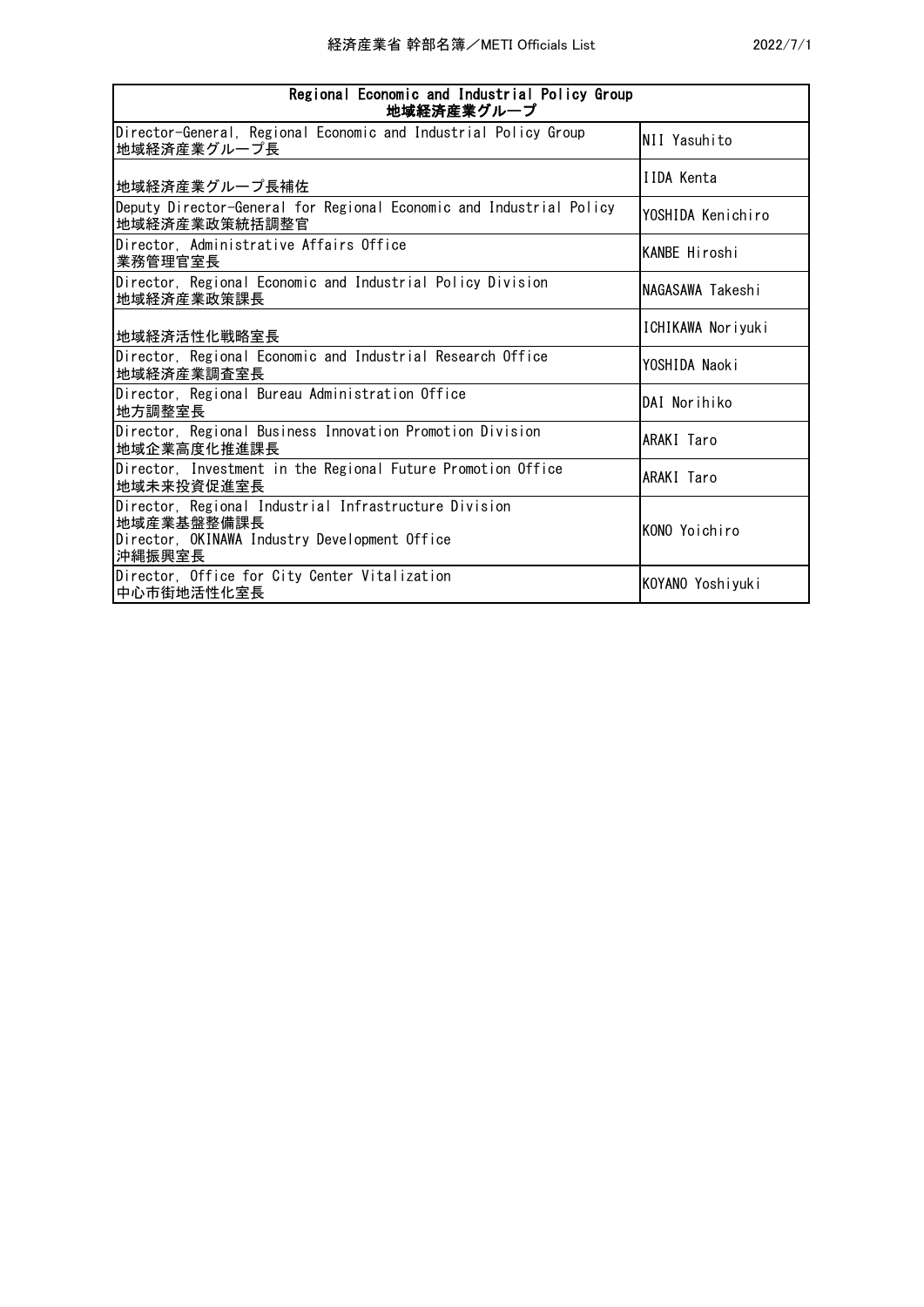| List of Officials of Trade Policy Bureau, METI<br>通商政策局                    |                         |  |
|----------------------------------------------------------------------------|-------------------------|--|
| Director-General, Trade Policy Bureau<br>通商政策局長                            | MATSUO Takehiko         |  |
| Director-General for Trade Policy<br>大臣官房審議官 (通商政策局担当)                     | <b>FUKUNAGA Tetsuro</b> |  |
| Deputy Director-General for International Trade Policy<br>大臣官房審議官 (通商戦略担当) | YAMANAKA Osamu          |  |
| Director-General for International Cyber Economy Policy<br>サイバー国際経済政策統括調整官 | TODAKA Hideshi          |  |
| Deputy Director-General for International Economic Affairs<br>通商戦略統括調整官    | YAMASHITA Takanari      |  |
| Senior Deputy Director-General for Trade Policy<br>通商交渉官                   | HAYASHI Yotetsu         |  |
| Senior Deputy Director-General for Trade Policy<br>通商交渉官                   | TAMURA Hideyasu         |  |
| Senior Deputy Director-General for Trade Policy<br>通商交渉官                   | TODAKA Hideshi          |  |
| Deputy Director-General for Trade Policy<br>通商交渉官                          | CHIYO Koichi            |  |
| General Counsel for International Legal Affairs<br>通商法務官                   | KOMETANI Kazumochi      |  |
| Director, Administrative Affairs Office<br>業務管理官室長                         | OE Kenji                |  |
| Director, Policy Planning and Coordination Division<br>総務課長                | KOBAYASHI Hirokazu      |  |
| Director, Rules<br>参事官                                                     | HUJII Ryosuke           |  |
| Director, Trade Policy Planning Office<br>通商戦略室長                           |                         |  |
| 通商戦略室企画官                                                                   | YAMATO Yasuyuki         |  |
| Director, Policy Planning and Research Office<br>企画調査室長                    | OKADA Yo                |  |
| デジタル通商ルール室長                                                                | UCHIDA Ryoji            |  |
| Director, International Economic Affairs Division<br>国際経済課長                | UCHIDA Ryoji            |  |
| Director, APEC Office<br> アジア太平洋地域協力推進室長                                   | NI IKURA Takayuki       |  |
| Director, Economic Partnership Division<br>経済連携課長                          | FUKUNAGA Yoshifumi      |  |
| Director for FTA/EPA Negotiations<br>経済連携交渉官                               | TAMURA Hideyasu         |  |
| Director for FTA/EPA Negotiations<br>経済連携交渉官                               | NAGATA Toshiaki         |  |
| Director, Americas Division<br>米州課長                                        | SAIKI Kozo              |  |
| Director, Latin America and Caribbean Office<br>中南米室長                      | MIURA Satoshi           |  |
| Director, Europe Division<br>欧州課長                                          | YOSHIKAWA Yoshifumi     |  |
| Director, Russia, Central Asia and Caucasus Office<br>ロシア・中央アジア・コーカサス室長    | KUROSU Toshihiko        |  |
| Director, Middle East and Africa Division<br>中東アフリカ課長                      | MIYAKE Yasujiro         |  |
| Director, Africa Office<br>アフリカ室長                                          | MIYAKE Yasujiro         |  |
| Director, Asia and Pacific Division<br>アジア大洋州課長                            | <b>FUKUCHI Mami</b>     |  |
|                                                                            |                         |  |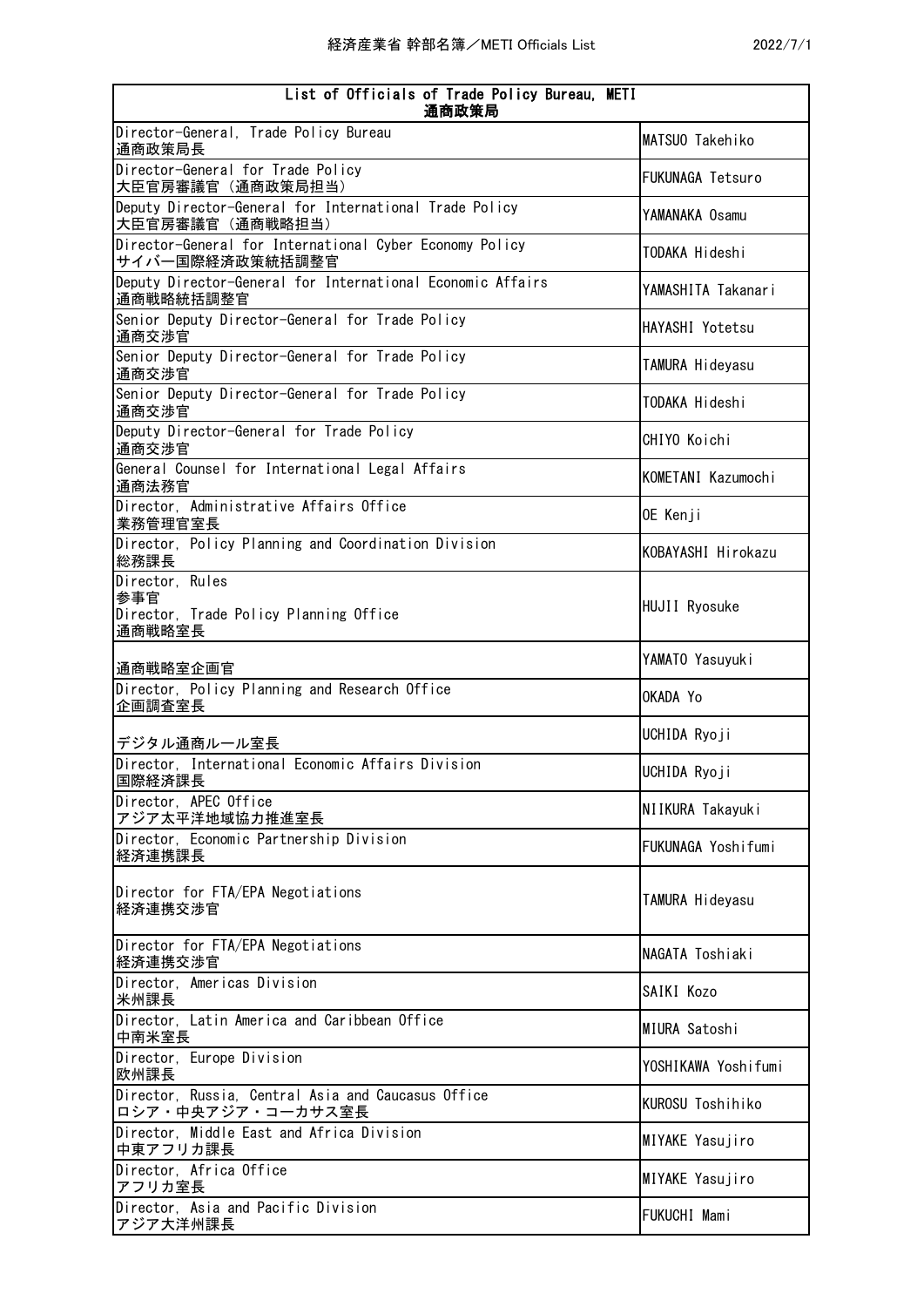| Director, Office for Economic Development and Integration in East Asia<br>東アジア経済統合推進室長 | ISHIKAWA Masayuki    |
|----------------------------------------------------------------------------------------|----------------------|
| Director, Southwest Asia Office<br> 南西アジア室長                                            | MURAYAMA Katsuhiko   |
| Director. Northeast Asia Division<br>北東アジア課長                                           | OKAWA Tatsuo         |
| Director, Korea Office<br>韓国室長                                                         | IZUMO Akira          |
| Multilateral Trade System Department<br>通商機構部                                          |                      |
| Director-General, Multilateral Trade System Department<br>通商機構部長                       | KASHIWABARA Kyoko    |
| Principal Director<br>参事官(総括)                                                          | <b>KIMURA Takuya</b> |
| Director, Rules<br>参事官                                                                 | TAMURA Hideyasu      |
| デジタル通商交渉官                                                                              | TAMURA Hideyasu      |
| Director for Trade in Services<br>通商交渉調整官                                              | ISHIKAWA Masayuki    |
| Director for Legal Affairs<br>通商交渉調整官                                                  | SHIMIZU Mari         |
| Director for Intellectual Property<br>国際知財制度調整官                                        | YASUKAWA Satoshi     |
| Director, WTO Compliance and Dispute Settlement<br>国際経済紛争対策室長                          | FUKUYAMA Mitsuhiro   |
| Director, International Legal Affairs Office<br>国際法務室長                                 | KOMETANI Kazumochi   |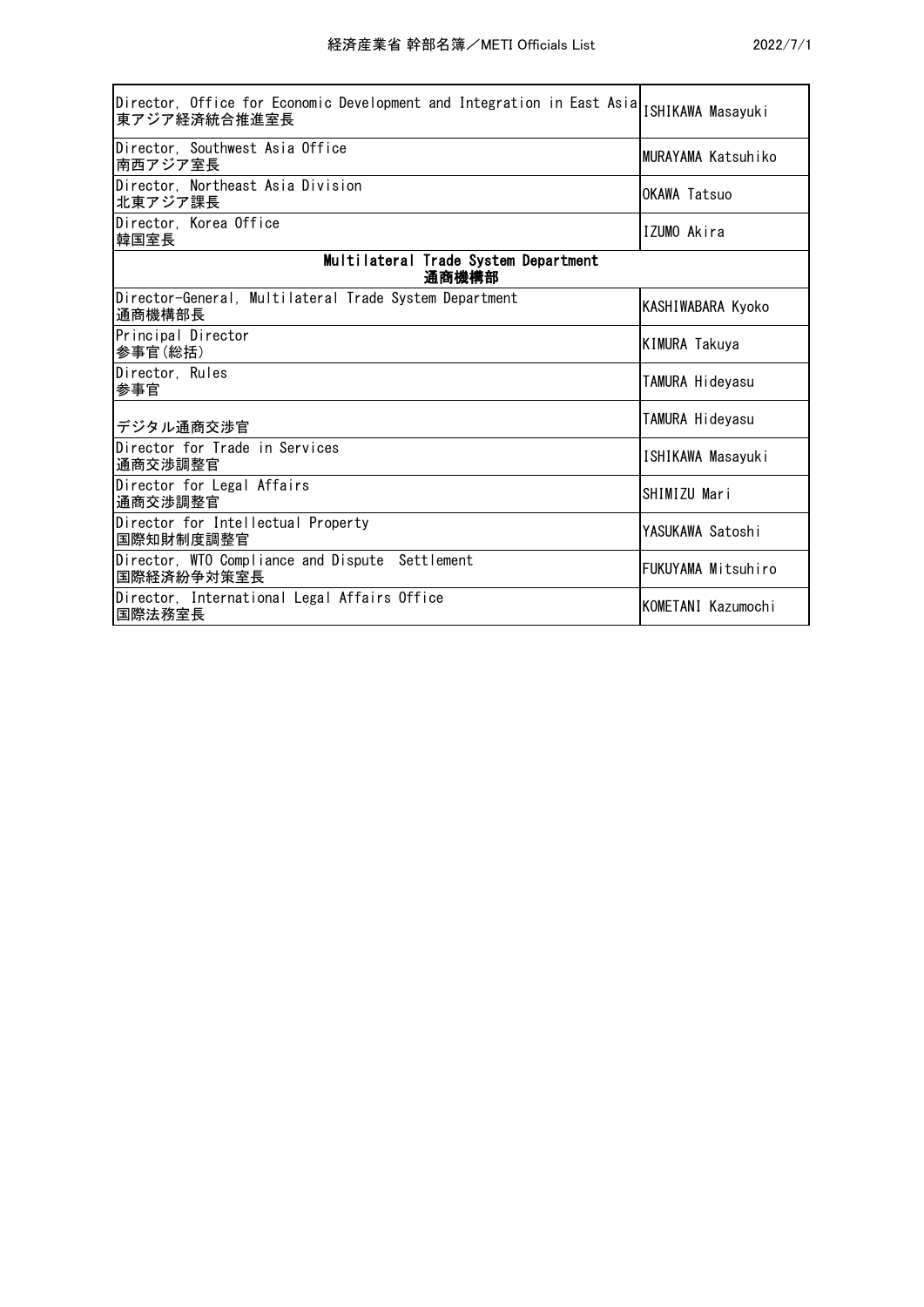| List of Officials of Trade and Economic Cooperation Bureau, METI<br>貿易経済協力局                                                                       |                       |
|---------------------------------------------------------------------------------------------------------------------------------------------------|-----------------------|
| Director-General, Trade and Economic Cooperation Bureau<br>貿易経済協力局長                                                                               | <b>KIMURA Satoshi</b> |
| Deputy Director-General for Trade and Economic Cooperation Bureau<br>大臣官房審議官(貿易経済協力局担当)                                                           | TODAKA Hideshi        |
| Deputy Director-General for Trade, Economic Cooperation and Export of<br>Agriculture, Forestry and Fishery Products<br>大臣官房審議官(貿易経済協力局・農林水産品輸出担当) | TOKIWA Mitsuo         |
| Deputy Director-General for Trade and Economic Cooperation and<br>International Technology Strategy<br>大臣官房審議官 (貿易経済協力局・国際技術戦略担当)                 | YUGE Shuji            |
| Director, Administrative Affairs Office<br> 業務管理官室長                                                                                               | FUJIMURA Kazuhiro     |
| Director, Policy Planning and Coordination Division<br>総務課長                                                                                       | HATTORI Keiji         |
| Senior Negotiator for Trade Finance Matters<br>通商金融国際交渉官                                                                                          | NISHIWAKI Osamu       |
| Director, Rules<br>参事官<br> 戦略輸出交渉官                                                                                                                | HIRATSUKA Nobuyuki    |
| Director, Trade Promotion Division<br>貿易振興課長                                                                                                      | ABE Ichiro            |
| 企画官(海外展開支援担当)                                                                                                                                     | <b>UEDA Yasufumi</b>  |
| Director, Trade Finance Division<br>通商金融課長                                                                                                        | KAWAHARA Kei          |
| Director, Financial Cooperation Office<br> 資金協力室長                                                                                                 | SHIMOKAWA Tetsuya     |
| Director, International Financial Affairs Office<br>国際金融交渉室長                                                                                      | KINOSHITA Hirokazu    |
| Director, Technical Cooperation Division<br> 技術・人材協力課長                                                                                            | OTA Mineko            |
| Director, Investment Facilitation Division<br>投資促進課長<br>Director, Invest Japan Office<br> 対日投資総合相談室長                                              | KAKIMI Naohiko        |
| 投資交流調整官                                                                                                                                           | AMANO Fujiko          |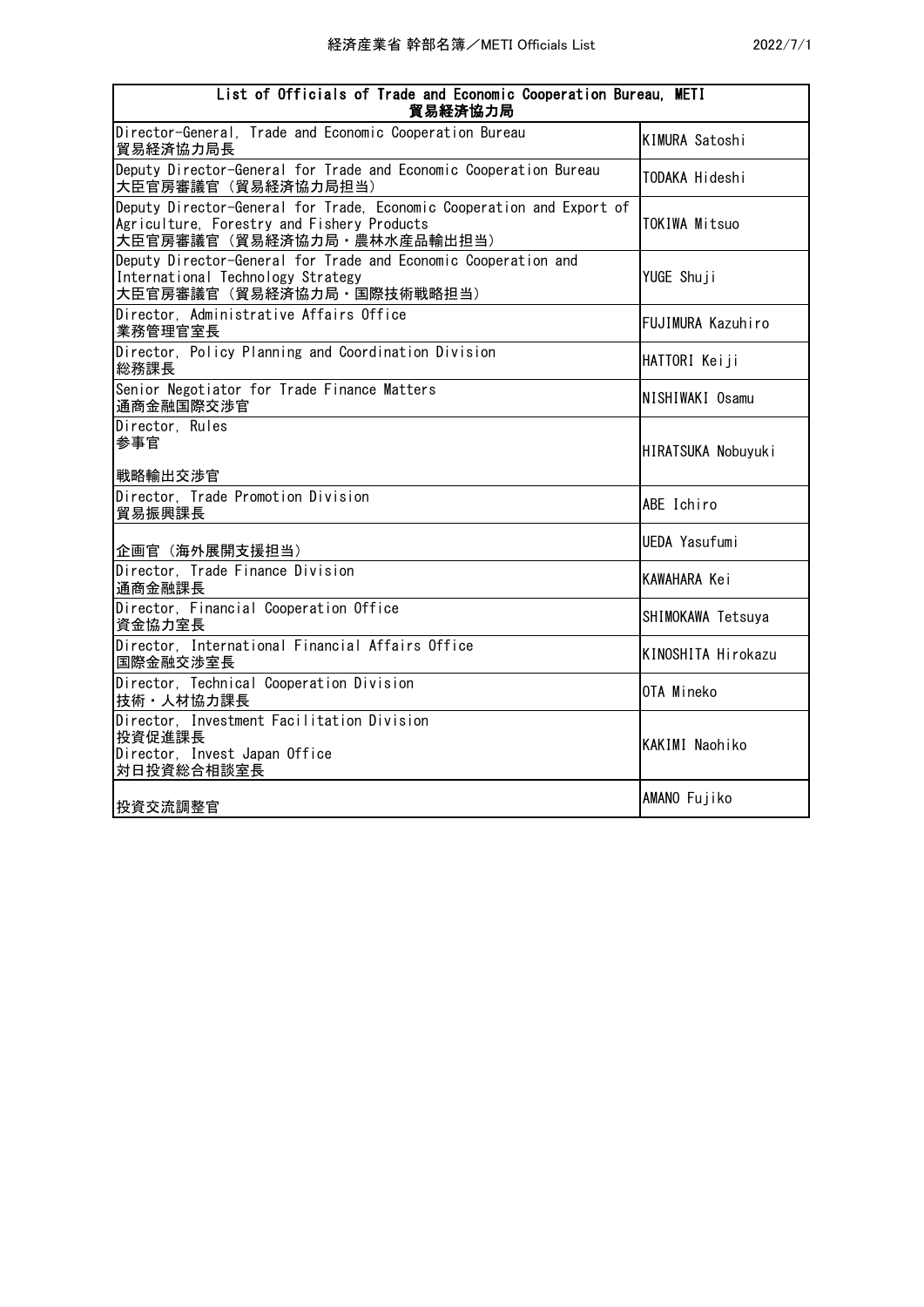| Trade Control Department<br>貿易管理部                                                                                                       |                       |  |
|-----------------------------------------------------------------------------------------------------------------------------------------|-----------------------|--|
| Director-General, Trade Control Department<br>貿易管理部長                                                                                    | IGARI Katsuro         |  |
| Director, Trade Control Policy Division<br>貿易管理課長<br>電子化・効率化推進室長                                                                        | KURODA Noriyuki       |  |
| Director, Origin Certification Policy Office<br>原産地証明室長                                                                                 | YAMAGUCHI Jun         |  |
| Director, Trade Licensing Division<br>貿易審査課長                                                                                            | HONJO Hiroshi         |  |
| Director, Office of Trade Licensing for Wild Animal and Plants<br>野生動植物貿易審査室長                                                           | HONJO Hiroshi         |  |
| Director, Agricultural and Marine Products Office<br>農水産室長<br>Director for Trade Licensing for Wild Animal and Plants<br>野生動植物貿易審査企画調整官 | KUMADA Junko          |  |
| Director, Office for Trade Remedy Investigations<br>特殊関税等調査室長                                                                           | MIWATA Yuko           |  |
| Director, Security Trade Control Policy Division<br>安全保障貿易管理政策課長                                                                        | HATADA Hiroyuki       |  |
| 参事官 (国際担当)                                                                                                                              | NISHINO Hiroshi       |  |
| Director, Office of Research and Planning<br>情報調査室長                                                                                     | <b>MUKAI Kentaro</b>  |  |
| Director, Office of Technology Assessment<br>技術調査室長                                                                                     | <b>KASAMA Daisuke</b> |  |
| Director, International Investment Control Office<br>国際投資管理室長                                                                           | TACHIBANA Masahiro    |  |
| Director, Security Export Control Administration Division<br>安全保障貿易管理課長                                                                 | ASAI Yosuke           |  |
| Director, Office of International Affairs for Security Export Control<br>安全保障貿易国際室長                                                     | <b>ARAKI</b> Eisuke   |  |
| Director, Security Export Inspection Office<br>安全保障貿易検査官室長                                                                              | NAWATA Toshiyuki      |  |
| Director, Security Export Licensing Division<br>安全保障貿易審査課長                                                                              | YOKOTA Junichi        |  |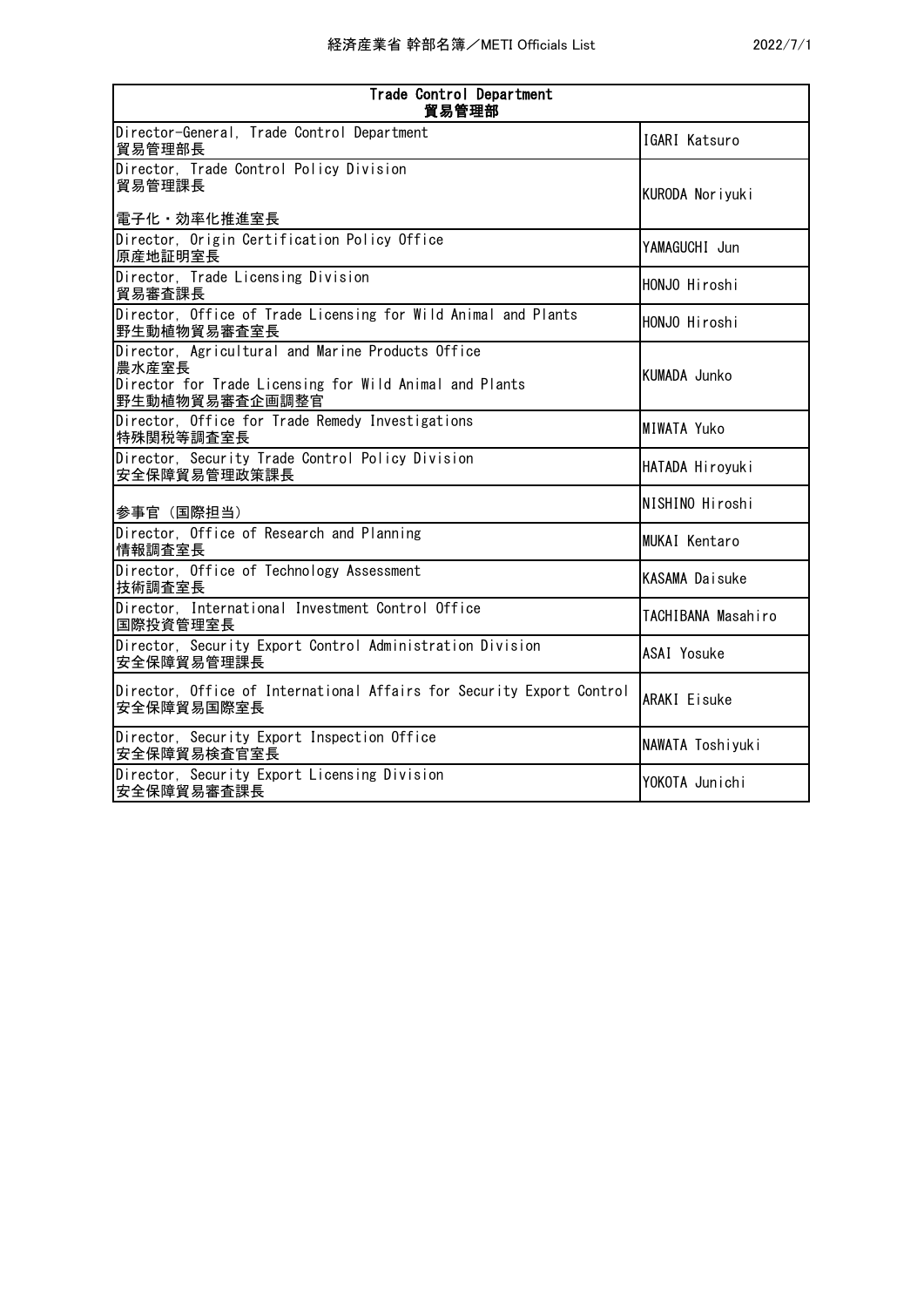| List of Officials of Industrial Science and Technology Policy and Environment Bureau, METI<br>産業技術環境局              |                        |  |
|--------------------------------------------------------------------------------------------------------------------|------------------------|--|
| Director-General, Industrial Science and Technology Policy and<br>Environment Bureau<br>産業技術環境局長                   | HATAKEYAMA Yojiro      |  |
| Deputy Director-General, Industrial Science and Technology Policy and<br>Environment Bureau<br>大臣官房審議官 (産業技術環境局担当) | TANAKA Tetsuya         |  |
| Deputy Director-General for Technology and Environment<br>大臣官房審議官 (環境問題担当)                                         | KIHARA Shinichi        |  |
| 産業技術環境政策統括調整官                                                                                                      | TSUZUKI Naofumi        |  |
| Director, Administrative Affairs Office<br>業務管理官室長                                                                 | <b>HUJIYAMA Yuko</b>   |  |
| Director, Policy Planning and Coordination Division<br>総務課長                                                        | FUKUMOTO Takuya        |  |
| Director, Achievement Dissemination and Collaboration Promotion Office MAEDA Yukinaga<br>成果普及・連携推進室長               |                        |  |
| 産業技術法人室長                                                                                                           | NAKAI Yasuhiro         |  |
| Director, Science and Technology Policy Planning Office<br>技術政策企画室長                                                | MATSUMOTO Rie          |  |
| 技術評価調整官<br>Director, International Affairs Office                                                                  | KOYAMA Masaomi         |  |
| 国際室長<br>Director, Innovation and Industry-University Collaboration Division<br>技術振興·大学連携推進課長                       | NOZAWA Yasushi         |  |
| Director, Industry-University Collaboration Office<br>大学連携推進室長                                                     | OISHI Tomohiro         |  |
| Director, Research and Development Division<br>研究開発課長                                                              | OSUMI Kazuaki          |  |
| 研究開発調整官                                                                                                            | HORIBE Masahiro        |  |
| 研究開発企画調査官                                                                                                          | <b>TSUCHIYA Tetsuo</b> |  |
| 先端テクノロジー戦略室企画調整官                                                                                                   | TODA Motohide          |  |
| 重要技術研究統括戦略官                                                                                                        |                        |  |
| Director, Industrial Science and Technology Project Promotion Office<br>産業技術プロジェクト推進室長                             | TAKADA Kazuyuki        |  |
| Director, Office for AIST<br>産業技術総合研究所室長                                                                           | NAKAI Yasuhiro         |  |
| Director, Office for NEDO<br>新エネルギー・産業技術総合開発機構室長                                                                   | KANACHI Takashi        |  |
| Director, Technical Regulations, Standards and Conformity Assessment<br>Policy Division<br>基準認証政策課長                | HIRAI Shinji           |  |
| 国際連携担当調整官                                                                                                          | <b>UEJIMA Hiroki</b>   |  |
| 国際標準課統括基準認証推進官                                                                                                     | MATSUMOTO Mitsuo       |  |
| 国際戦略情報分析官(国際標準化担当)<br>Senior Analyst                                                                               |                        |  |
| 標準情報分析官                                                                                                            | <b>BODA Yoshinori</b>  |  |
| 産業分析研究官                                                                                                            | TAKENOUCHI Osamu       |  |
| 基準認証調査官                                                                                                            |                        |  |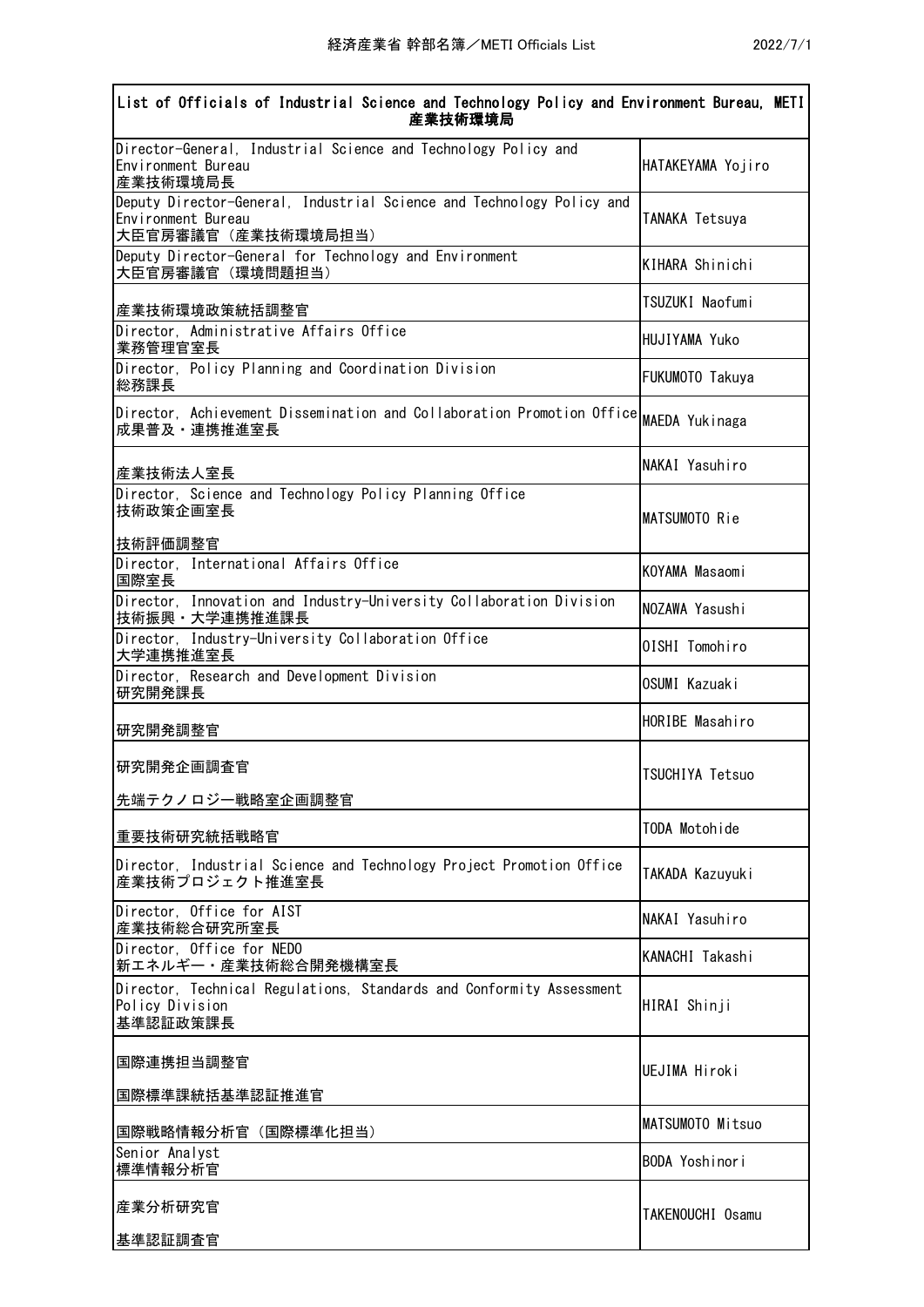| 基準認証調査広報室長                                                                         | KOJIMA Makoto      |
|------------------------------------------------------------------------------------|--------------------|
| Director, Office for NITE<br>製品評価技術基盤機構室長                                          | AIZAWA Kazuhiro    |
| Director, Metrology Policy Office<br>計量行政室長                                        | OSAKI Yoshihiro    |
| Director, International Standardization Division<br>国際標準課長                         | WATANABE Masaki    |
| Director, International Electrotechnology Standardization Division<br>国際電気標準課長     | TAKESHIGE Tatsuo   |
| Director, Environmental Policy Division<br>環境政策課長                                  | ONUKI Shigeki      |
| Director, Carbon Neutrality Project Promotion Office<br>カーボンニュートラルプロジェクト推進室長       | KASAI Yasuhiro     |
| Director, Energy and Environment Innovation Strategy Office<br>エネルギー・環境イノベーション戦略室長 | <b>MIWATA Yuko</b> |
| Director, Global Environmental Affairs Office<br>地球環境対策室長                          | TAKAHAMA Wataru    |
| Director, Environmental Economy Office<br>環境経済室長                                   | KAJIKAWA Fumihiro  |
| 企画官 (制度 · 金融担当)                                                                    | UCHINO Yasuaki     |
| 環境金融企画調整官                                                                          | INOUE Mineto       |
| Director, Resource Efficiency and Circular Economy Division<br>資源循環経済課長            | HATA Yumiko        |
| Director, Environmental Management Promotion Office<br>環境管理推進室長                    | SAITO Mitsuru      |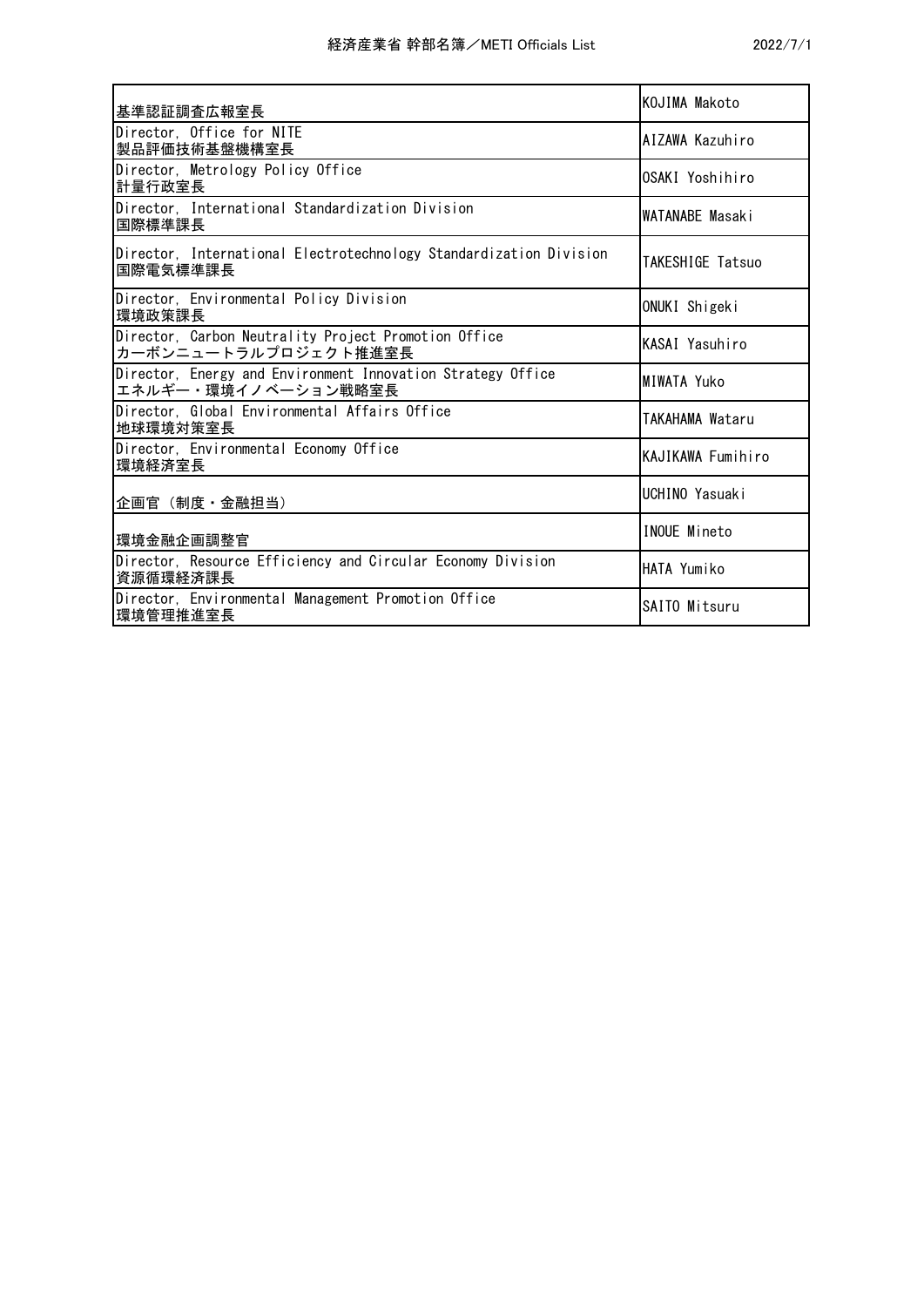| List of Officials of Manufacturing Industries Bureau, METI<br>製造産業局                                                                       |                     |  |
|-------------------------------------------------------------------------------------------------------------------------------------------|---------------------|--|
| Director-General, Manufacturing Industries Bureau<br>製造産業局長                                                                               | YAMASHITA Ryuichi   |  |
| Dupty Director-General, Manufacturing Industries Bureau<br>大臣官房審議官 (製造産業局担当)                                                              | FUJIMOTO Takeshi    |  |
| Deputy Director-General, Manufacturing Industries Bureau<br>大臣官房審議官 (製造産業局担当)                                                             | TSUNETO Akira       |  |
| Deputy Director-General, Manufacturing Industries Bureau<br>大臣官房審議官 (製造産業局担当)                                                             | HASHIMOTO Shingo    |  |
| Director, Administrative Affairs Office<br>業務管理官室長                                                                                        | NISHIZAWA Masatake  |  |
| Director, Policy Planning and Coordination Division<br>総務課長                                                                               | KAYAMA Hirobumi     |  |
| 生活物資等供給確保戦略室長<br>Director, Rules                                                                                                          |                     |  |
| 参事官<br>Director, Manufacturing Industries Policy Office<br>ものづくり政策審議室長<br>Director, Manufacturing Industries Strategy Office<br>製造産業戦略企画室 | <b>INA Tomoko</b>   |  |
| 参事官(カーボンニュートラル担当)                                                                                                                         | KAWAGUCHI Yukihiro  |  |
| Director, International Affairs Office<br>通商室長                                                                                            | OGAWA Motoko        |  |
| Director, Office for Promotion of International Project,<br>Infrastructure System and Water Industry<br>国際プラント・インフラシステム・水ビジネス推進室長         | OGAWA Motoko        |  |
| Director, Metal Industries Division<br>金属課長                                                                                               | MATSUNO Daisuke     |  |
| Director, Metal Industry Technology Office<br>金属技術室長                                                                                      | ITO Takatsune       |  |
| Director for International Affairs<br>金属課企画官(国際担当)                                                                                        | TAKAHASHI Koji      |  |
| Director, Chemical Management Policy Division<br>化学物質管理課長<br>Director, Chemical Risk Assessment Office<br>化学物質リスク評価室長                     | MIZUNO Yoshihiko    |  |
| Director, Chemical Safety Office<br>化学物質安全室長                                                                                              | FUJISAWA Hisashi    |  |
| Director, Chemical Weapon and Drug Materials Control Policy Office<br>化学兵器 · 麻薬原料等規制対策室長                                                  | OTA Satoshi         |  |
| Director, Fluoride Gases Management Office<br>オゾン層保護等推進室長                                                                                 | TAMURA Shuji        |  |
| Director, Material Industries Division<br>素材産業課長                                                                                          | YOSHIMURA Katsumoto |  |
| 企画調査官                                                                                                                                     | HAMASAKA Takashi    |  |
| Director, Materials Innovation Office<br>革新素材室長                                                                                           | KANAI Shinsuke      |  |
| Director, Alcohol Office<br>アルコール室長                                                                                                       | YOSHIMURA Katsumoto |  |
| Director, Lifestyle Industries Division<br>生活製品課長                                                                                         | TANOUE Hiromici     |  |
| Director, Housing Industry and Construction Materials Office<br>住宅産業室長                                                                    | HARADA Tomio        |  |
| Director, Traditional Craft Industry Office<br>伝統的工芸品産業室長<br>Director for Local Products<br>企画官 (地場産品担当)                                  | TSUKAMOTO Hiroyuki  |  |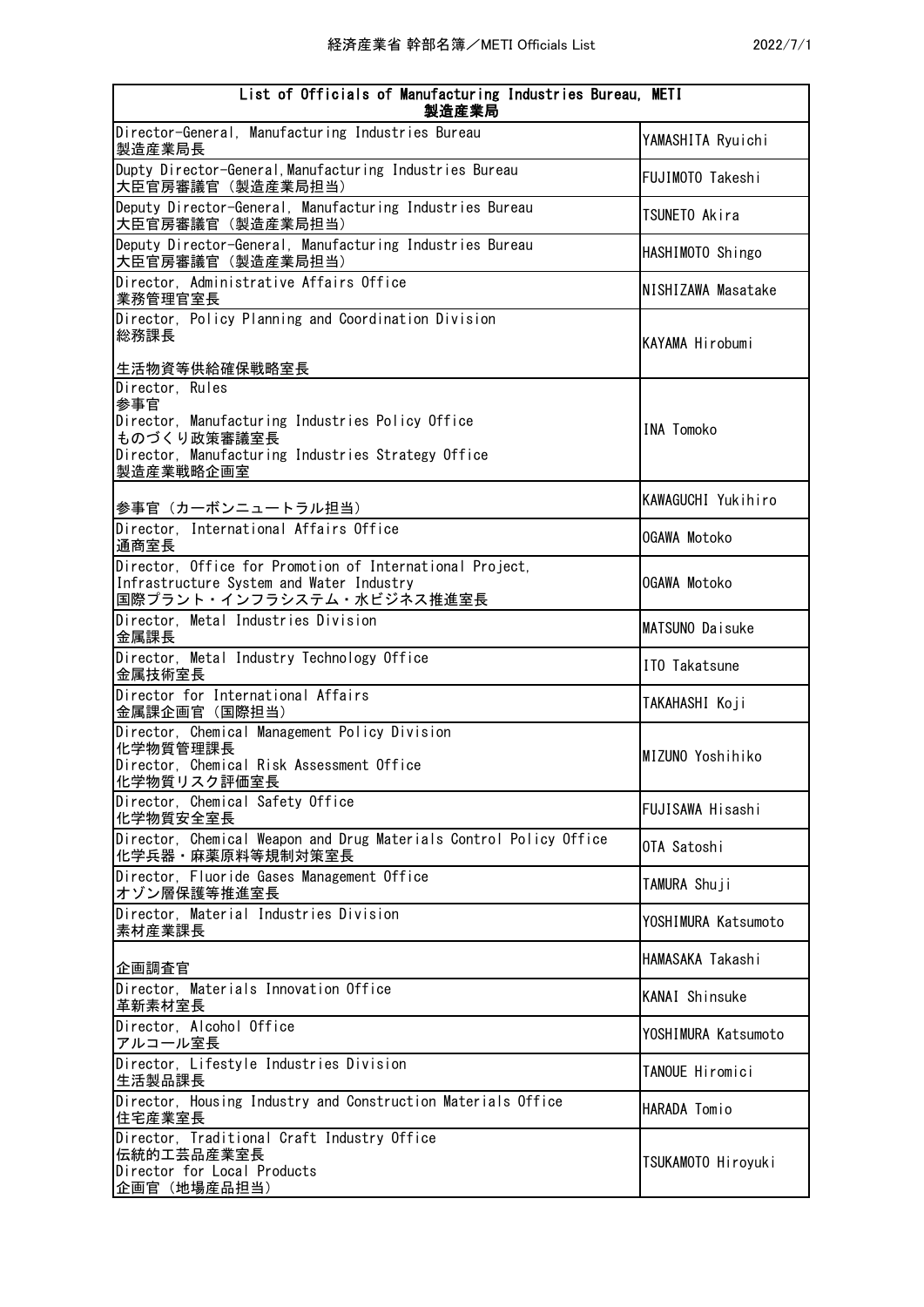| Director, Industrial Machinery Division<br> 産業機械課長                                                                | YASUDA Atsushi     |
|-------------------------------------------------------------------------------------------------------------------|--------------------|
| 次世代空モビリティ政策室長                                                                                                     | UDA Kaori          |
| Director, Robotics Policy Office<br>ロボット政策室長                                                                      | YASUDA Atsushi     |
| Director, Machine Parts and Tooling Industries Office<br>素形材産業室長                                                  | NUMADATE Takeru    |
| Director, Automobile Division<br>自動車課長<br>Director, Auto Parts and Software Industries Office<br>自動車部品・ソフトウェア産業室長 | SHIMIZU Juntaro    |
| 企画官 (自動車担当)<br>自動車戦略企画室長                                                                                          | TANABE Kuniharu    |
| 企画官(自動車リサイクル担当)                                                                                                   | KANADANI Akimichi  |
| Director for Automotive International Trade Policy<br> 企画調査官(自動車通商政策担当)                                           | OIMA Hirofumi      |
| Director, ITS and Autonomous Driving Promotion Office<br>ITS · 自動走行推進室長                                           | FUKUNAGA Shigekazu |
| Director, Vehicle Office<br>車両室長                                                                                  | HASHIZUME Masafumi |
| Director, Aerospace and Defense Industry Division<br> 航空機武器宇宙産業課長                                                 | HIGURASHI Masaki   |
| Director for Defense Industry<br> 企画官(防衛産業担当)                                                                     | FUKAWA Hideki      |
| Director, Aircraft Component and Material Industries Office<br> 航空機部品・素材産業室長                                      | IWASAKI Junichi    |
| Director, Space Industry Office<br>宇宙産業室長                                                                         | INA Koji           |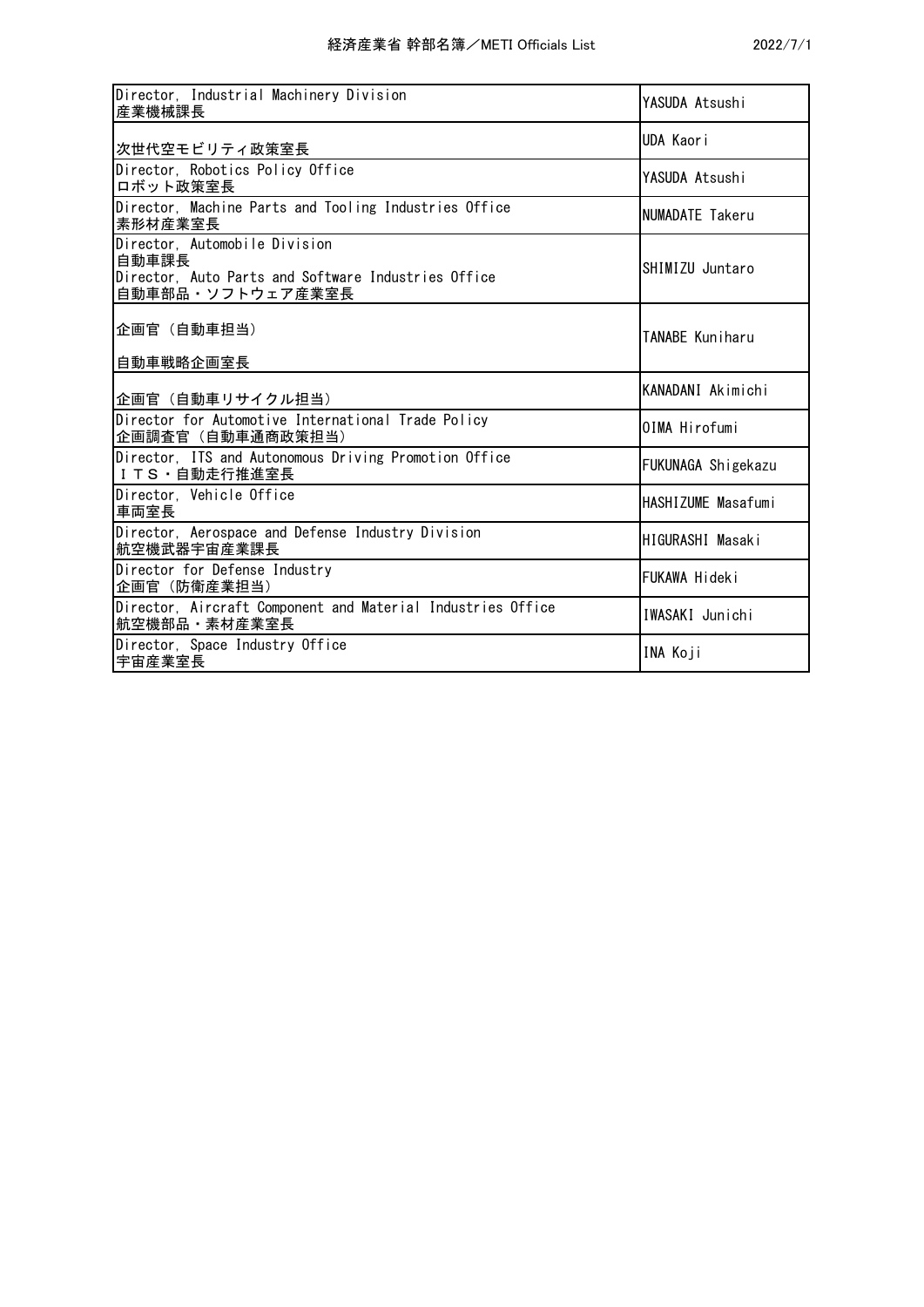| List of Officials of Commerce and Information Policy Bureau, METI<br>商務情報政策局                                         |                       |  |
|----------------------------------------------------------------------------------------------------------------------|-----------------------|--|
| Director-General, Commerce and Information Policy Bureau<br>商務情報政策局長                                                 | NOHARA Satoshi        |  |
| Deputy Director-General, Commerce and Information Policy Bureau and<br>Policy Coordination<br>審議官 (商務情報政策局 · 政策調整担当) | KADOMATSU Takashi     |  |
| Deputy Director-General for IT Strategy<br>審議官 (IT戦略担当)                                                              | <b>FUJITA Seitaro</b> |  |
| Director, Administrative Affairs Office<br>業務管理官室長                                                                   | WATANABE akio         |  |
| Director, Policy Planning and Coordination Division<br>総務課長                                                          | NISHIKAWA Kazumi      |  |
| Director, Office of International Affairs<br>国際室長                                                                    | MEGURO Maiko          |  |
| 国際戦略企画調整官                                                                                                            | TSUDA Makiko          |  |
| Director, Digital Economy Division<br>情報経済課長                                                                         | SUGA Chizuru          |  |
| Director For Information Policy Planning, Commerce and Information<br>Policy Bureau<br>情報政策企画調整官                     | TACHIBANA Masanori    |  |
| Director, Digital Market Policy Office<br>デジタル取引環境整備室長                                                               | HIOKI Junko           |  |
| Director, Digital Architecture Development Office<br>アーキテクチャ戦略企画室長                                                   | IZUMI Noriaki         |  |
| Director, Cybersecurity Division<br>サイバーセキュリティ課長                                                                     | OKUDA Shuji           |  |
| 国際サイバーセキュリティ企画官                                                                                                      | HOSHI Daisuke         |  |
| サイバーセキュリティ戦略専門官                                                                                                      | SATO Hidenori         |  |
| Director, IT Innovation Division<br>情報技術利用促進課長                                                                       | UCHIDA Ryoji          |  |
| Director, Digital Transformation Promotion Office<br>デジタル高度化推進室長                                                     | UCHIDA Ryoji          |  |
| デジタル経済安全保障企画調整官                                                                                                      | UCHIDA Ryoji          |  |
| Director, Local Informatization and Human Resource Development Office<br>地域情報化人材育成推進室長                               | ONISHI Hiroshi        |  |
| Director, IT Industry Division<br>情報産業課長                                                                             | KANAZASHI Hisashi     |  |
| Director, Device Industry & Semiconductor Strategy Office<br>デバイス・半導体戦略室長                                            | OGINO Yohei           |  |
| Director, Software and Information Service Industry Strategy Office<br>ソフトウェア・情報サービス戦略室長                             | WATANABE Takuya       |  |
| Director for Digital Infrastructure Policy Office<br>高度情報通信技術産業戦略室長                                                  | NAKANO Koji           |  |
| Director, Battery Industry Office<br>電池産業室長                                                                          | TAKEO Nobutaka        |  |
| Director, Media and Content Industry Division<br>コンテンツ産業課長                                                           | WATANABE Kanako       |  |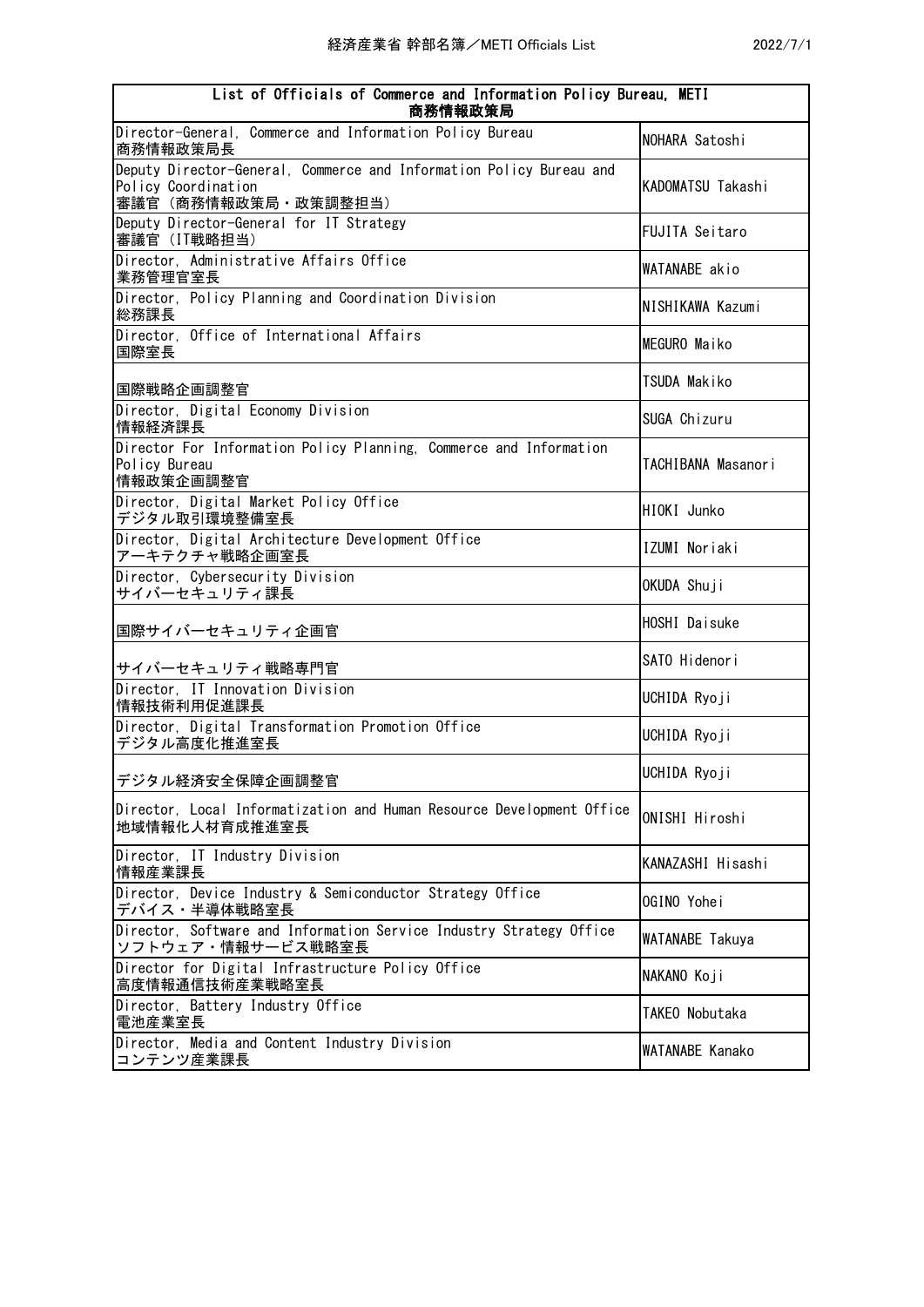| Commerce and Service Industry Policy Group<br>商務・サービスグループ<br>商務情報政策局                                                                                                                                         |                     |
|--------------------------------------------------------------------------------------------------------------------------------------------------------------------------------------------------------------|---------------------|
| Director-General for Commerce and Service Industry Policy<br>商務・サービス審議官                                                                                                                                      | MOGI Tadashi        |
| Deputy Director-General for Commerce and Service Industry Policy<br>大臣官房審議官(商務・サービス担当)                                                                                                                       | SAWAI Shun          |
| Deputy Director-General, Commerce and Service Industry Policy Group<br>商務・サービス政策統括調整官                                                                                                                        | TANAKA Kazushige    |
| Director, Administrative Affairs Office<br>業務管理官室長                                                                                                                                                           | HIRAMATSU Katsuhiro |
| Director, Commerce and Service Industry Policy Group<br>参事官(商務・サービスグループ担当)                                                                                                                                   | MIYAMOTO Iwao       |
| Director for Service Industry<br>参事官(商務・サービス産業担当)                                                                                                                                                            | MATSUKUMA Kenichi   |
| Director, Consumer Affairs, Distribution and Retail Industry Division<br>消費·流通政策課長<br>Director, Advisory Office for Large-Scale Retail Stores Location Law<br>大規模小売店舗立地法相談室長                                 | NAKANO Takeshi      |
| Director, Consumer Counseling Office<br>消費者相談室長                                                                                                                                                              | MIZUNO Ichiro       |
| Director, Consumer Affairs Policy Planning Office<br>消費経済企画室長                                                                                                                                                | FURUI Ryoji         |
| Director, Logistics Policy Planning Office<br>物流企画室長                                                                                                                                                         | NAKANO Takeshi      |
| Director, Cashless Payment Promotion Office<br>キャッシュレス推進室長                                                                                                                                                   | FURUI Ryoji         |
| 官民一体型需要喚起推進室長                                                                                                                                                                                                | MATANO Toshimichi   |
| Director, Commodity Market Office<br>商品市場整備室長                                                                                                                                                                | KITAMURA Atsushi    |
| Director, Commodity Derivatives Market Supervisory Office<br>商品先物市場整備監視室長                                                                                                                                    | KITAMURA Atsushi    |
| Director, Commerce Supervisory Division<br>商取引監督課長                                                                                                                                                           | TONE Masaki         |
| Director, Commerce Inspection Office<br>商取引検査室長                                                                                                                                                              | HIRABAYASHI Junichi |
| Director, Service Affairs Policy Division<br>サービス政策課長                                                                                                                                                        | OKADA Tomohiro      |
| Director, Educational Industry Office<br>教育産業室長                                                                                                                                                              | ISOZUMI Koji        |
| スポーツ産業室長                                                                                                                                                                                                     | ASANO Daisuke       |
| Director, Service Industries Office<br>サービス産業室長                                                                                                                                                              | YAMAGUCHI Norihiko  |
| Director, Cool Japan Policy Division<br>クールジャパン政策課長<br>Director, Cool Japan Promotion Office<br>クールジャパン海外戦略室長<br>Director, Fashion Policy Office<br>ファッション政策室長<br>Director, Design Policy Office<br>デザイン政策室長 | MATANO Toshimichi   |
| Director, Rules<br>参事官<br>Director, International Exhibitions Promotion Office<br>博覧会推進室長                                                                                                                    | TSUCHIYA Hiroshi    |
| Director for International Exhibitions<br>国際博覧会上席企画調整官                                                                                                                                                       | SUGANO Masafumi     |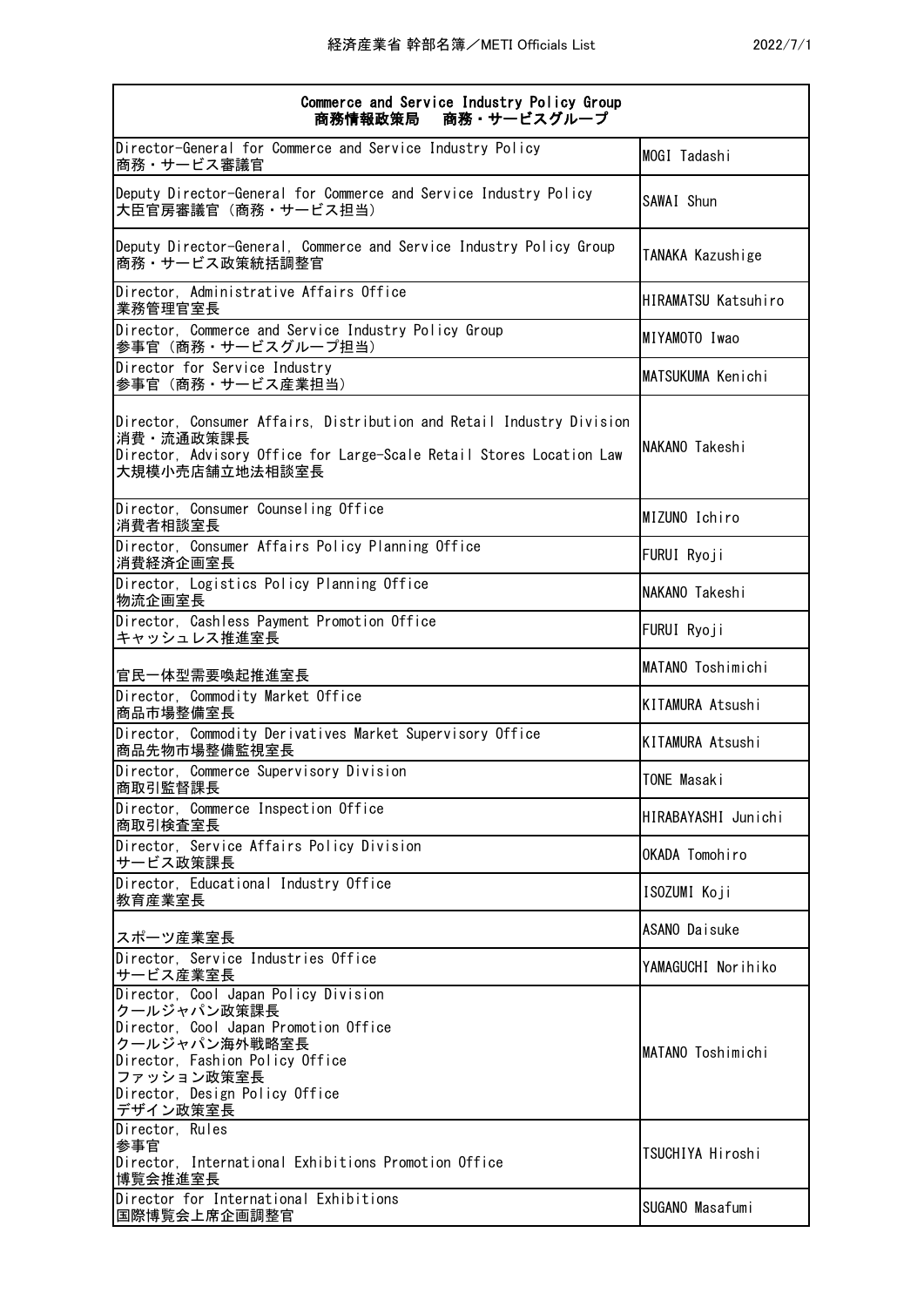| Director, Healthcare Industries Division<br> ヘルスケア産業課長 <br>Director, International Business Promotion Office<br>国際展開推進室長 | HASHIMOTO Taisuke    |
|--------------------------------------------------------------------------------------------------------------------------|----------------------|
| Senior Analyst for Healthcare Industries<br>ヘルスケア産業研究官                                                                   | NIGA Takeo           |
| 企画官 (ヘルスケア産業担当)                                                                                                          | IIMURA Yasuo         |
| Director, Medical and Assistive Device Industries Office<br> 医療・福祉機器産業室長                                                 | <b>HIROSE Hiroya</b> |
| Director, Bio-Industry Division<br> 生物化学産業課長                                                                             | SHIMODA Hirokazu     |
| Director, Bio-Business Promotion Office<br> 生物多様性・生物兵器対策室長                                                               | HORIBE Atsuko        |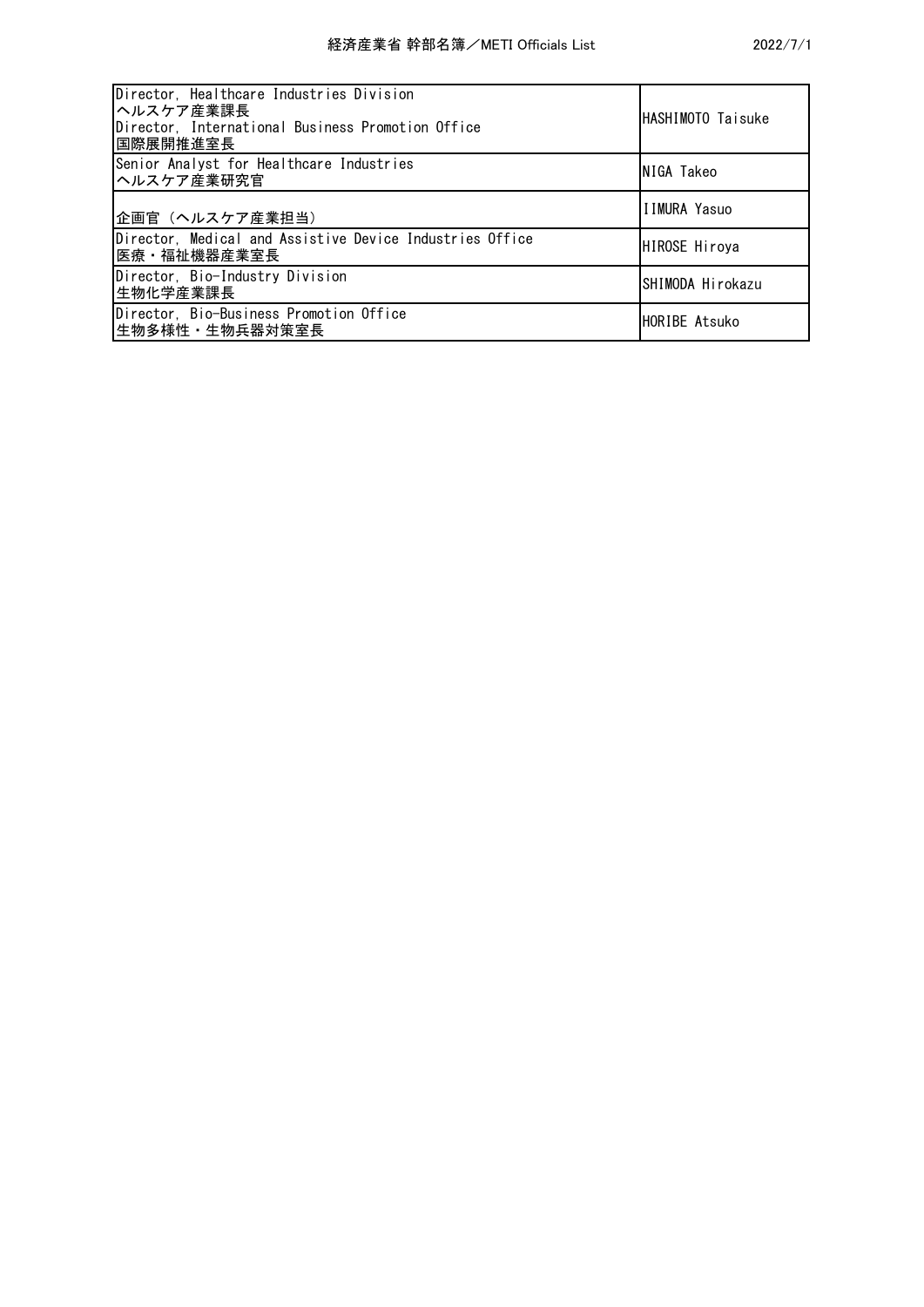| Industrial and Product Safety Policy Group<br>商務情報政策局 産業保安グループ               |                     |  |
|------------------------------------------------------------------------------|---------------------|--|
| 産業保安グループ長                                                                    | TSUJIMOTO Keisuke   |  |
| Deputy Director-General for Industrial and Product Safety<br>大臣官房審議官(産業保安担当) | SASAJI Ken          |  |
| Director, Administrative Affairs Office<br>業務管理室長                            | MATSUMOTO Yukari    |  |
| Director, Industrial Safety Division<br>保安課長                                 | <b>FZAWA Masana</b> |  |
| 産業保安企画室長                                                                     | SATO Koichi         |  |
| Director, High Pressure Gas Safety Office<br>高圧ガス保安室長                        | KOIE Masato         |  |
| Director, Gas Safety Office<br>ガス安全室長                                        | OKAMOTO Shigeki     |  |
| Director, Electric Power Safety Division<br>電力安全課長                           | <b>MAEDA Ryo</b>    |  |
| Director, Electric Safety Office<br>電気保安室長                                   | NUMATA Hiro         |  |
| Director, Mine Safety and Explosive Control Division<br>鉱山・火薬類監理官            | OKAMOTO Shigeki     |  |
| Director, Mine Safety and Explosive Control Division<br>鉱山・火薬類監理官            | KOIKE Katsunori     |  |
| Director, Coal Mine Safety Office<br>石炭保安室長                                  | SAITO Kaoru         |  |
| Director, Product Safety Division<br>製品安全課長                                  | TANAKA Hideaki      |  |
| Director, Product Accident Information and Analysis Office<br>製品事故対策室長       | MOCHIZUKI Tomoko    |  |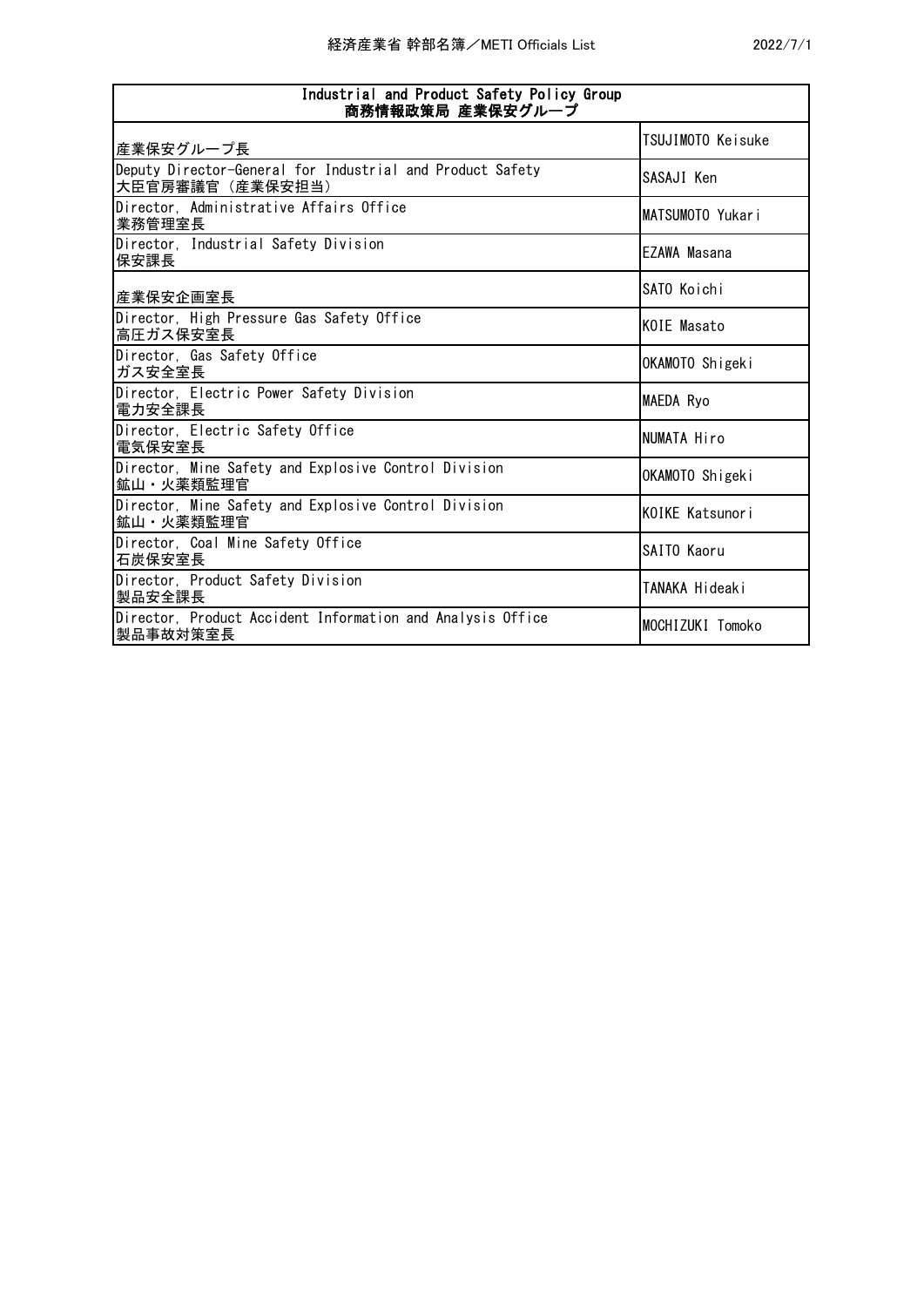| 2022/7/ |  |  |
|---------|--|--|
|         |  |  |

|                  | Electricity and Gas Market Surveillance Commission (EGC) |  |  |
|------------------|----------------------------------------------------------|--|--|
| 電力・ガス取引監視等委員会事務局 |                                                          |  |  |

| Secretary General<br> 事務局長                                                                                 | SHINKAWA Tatsuya   |
|------------------------------------------------------------------------------------------------------------|--------------------|
| Director, Administrative Affairs Office<br> 業務管理室長                                                         | MATSUMOTO Yukari   |
| Director, Policy Planning and Coordination Division<br> 総務課長                                               | <b>TANAKA Yuki</b> |
| Director, Market Surveillance Division<br> 取引監視課長                                                          | IKEDA Takuro       |
| Manager, Retail Market Surveillance<br> 小売取引検査管理官                                                          | TAKAHASHI Akira    |
| Director, Market Policy Planning Office<br> 取引制度企画室長                                                       | AZUMA Tetsuya      |
| Director, Network Surveillance Division<br> ネットワーク事業監視課長                                                   | TANAKA Yuki        |
| Director, Network Policy Planning Office<br> ネットワーク事業制度企画室長<br>Special Advisor to the Chairman<br> 総括企画調整官 | TANAKA Yuki        |
| Manager, Network Surveillance<br>統括ネットワーク事業管理官                                                             | ITO Haruki         |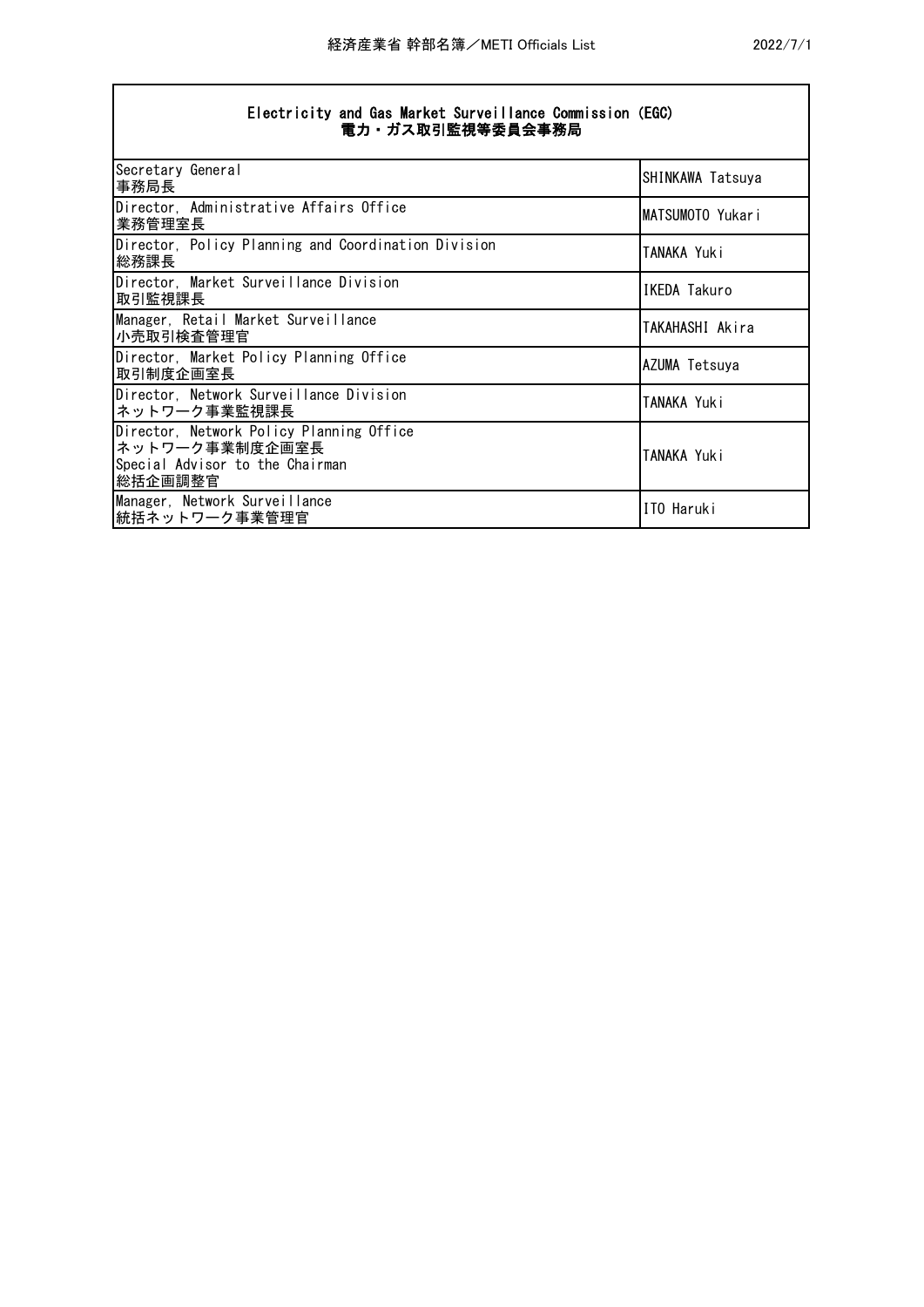| List of Officials of Regional Bureaus of Economy, Trade and Industry<br>経済産業局                                                                |                 |
|----------------------------------------------------------------------------------------------------------------------------------------------|-----------------|
| Director-General, Hokkaido Bureau of Economy Trade and Industry<br> 北海道経済産業局長                                                                | IWANAGA Masashi |
| Director-General, Tohoku Bureau of Economy Trade and Industry<br> 東北経済産業局長                                                                   | TOBE Chihiro    |
| Director-General, Kanto Bureau of Economy Trade and Industry<br> 関東経済産業局長                                                                    | OTA Takehiko    |
| Director-General, Chubu Bureau of Economy Trade and Industry<br> 中部経済産業局長                                                                    | TANAKA Kotaro   |
| Director-General, Chubu Bureau of Economy Trade and Industry<br>中部経済産業局<br>Electricity and Gas Industry Department Hokuriku<br> 電力・ガス事業北陸支局長 | KUWAHARA Yasuo  |
| Director-General, Kansai Bureau of Economy Trade and Industry<br> 近畿経済産業局長                                                                   | IBUKI Hideaki   |
| Director-General, Chugoku Bureau of Economy Trade and Industry<br>中国経済産業局長                                                                   | AOKI Tomohito   |
| Director-General, Shikoku Bureau of Economy Trade and Industry<br> 四国経済産業局長                                                                  | HARA Nobuyuki   |
| Director-General, Kyushu Bureau of Economy Trade and Industry<br> 九州経済産業局長                                                                   | NAMURA Kimihide |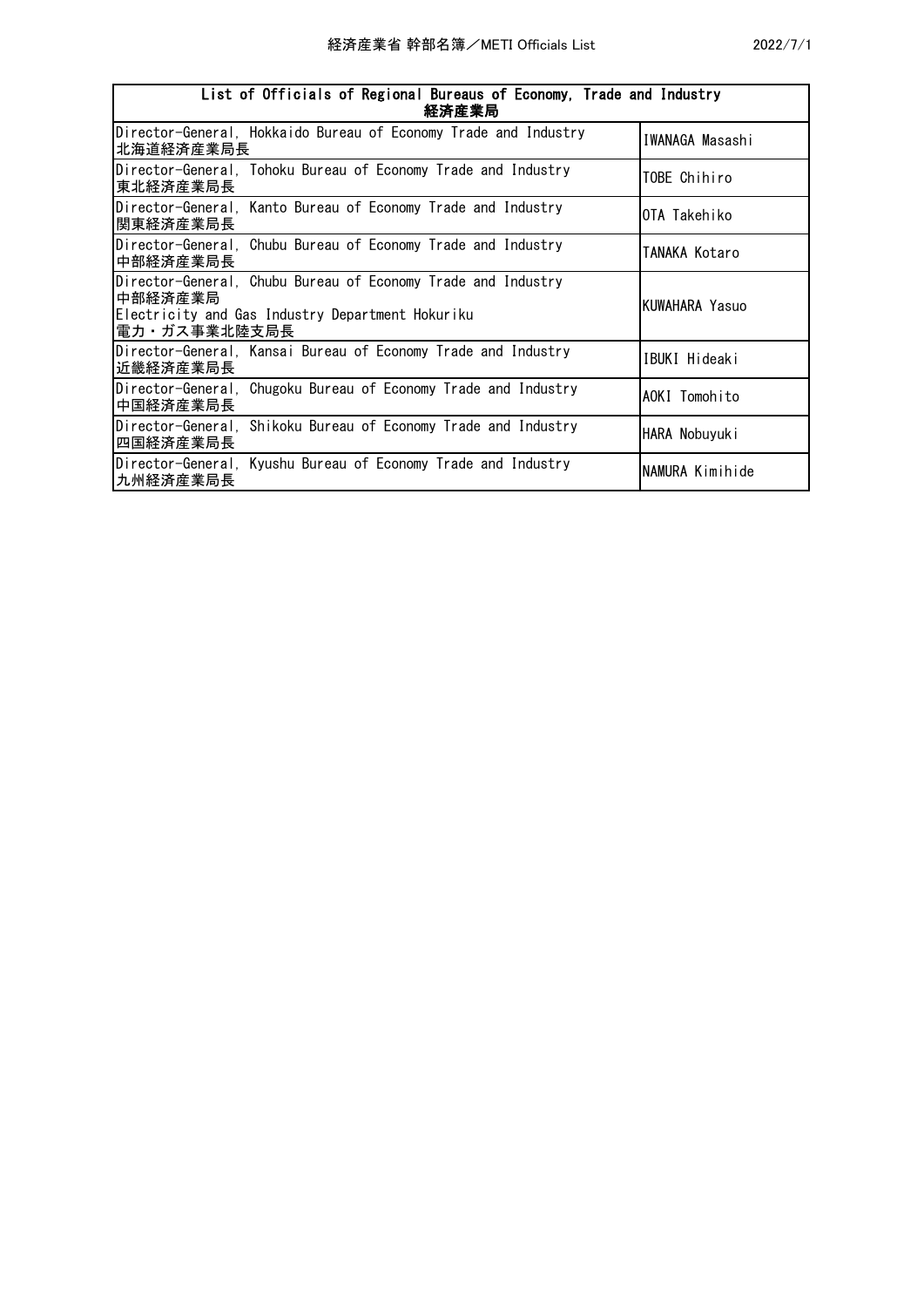| List of Officials of Agency for Natural Resources and Energy<br>資源エネルギー庁                                                                                    |                       |
|-------------------------------------------------------------------------------------------------------------------------------------------------------------|-----------------------|
| Commissioner, Agency for Natural Resources and Energy<br>資源エネルギー庁長官                                                                                         | HOSAKA Shin           |
| Deputy Commissioner, Agency for Natural Resources and Energy<br>次長                                                                                          | OZAWA Noriaki         |
| Director-General for Energy, Environmental and Innovation Policy<br>首席エネルギー・環境・イノベーション政策統括調整官                                                               | IIDA Yuji             |
| Deputy Commissioner for International Policy on Carbon Neutrality<br>首席国際カーボンニュートラル政策統括調整官<br>Director-General for Evidence-based Policymaking<br>政策立案総括審議官 | MINAMI Ryo            |
| Deputy Director-General for International Policy on Carbon Neutrality<br>国際カーボンニュートラル政策統括調整官                                                                | KOBAYASHI Izuru       |
| Director-General for Energy and Regional Policy<br>首席エネルギー・地域政策統括調整官                                                                                        | OZAWA Noriaki         |
| Director-General for Energy and Environmental Policy<br>資源エネルギー政策統括調整官                                                                                      | MINAMI Ryo            |
| Director-General for Energy and Environmental Policy<br>資源エネルギー政策統括調整官                                                                                      | YAMADA Hitoshi        |
| Commissioner's Secretariat<br>長官官房                                                                                                                          |                       |
| Director, Policy Planning and Coordination Division<br>総務課長                                                                                                 | URAKAMI Kenichiro     |
| Deputy Commissioner for International Affairs<br>国際資源エネルギー戦略統括調整官                                                                                           | KOBAYASHI Izuru       |
| エネルギー制度改革推進総合調整官                                                                                                                                            | KONO Futoshi          |
| Director, Energy Strategy Office<br>戦略企画室長                                                                                                                  | NISHIDA Mitsuhiro     |
| Director, Energy Supply and Demand Policy Office<br>需給政策室長<br>Director, Research and Public Relations Office<br>調査広報室長                                      | <b>HIROTA Daisuke</b> |
| Director, Administrative Affairs Office<br>業務管理官室長                                                                                                          | <b>KIMURA Masaki</b>  |
| Director, Budget and Accounts Office<br>会計室長                                                                                                                | TAKIZAWA Masanao      |
| Director, International Affairs Division<br>国際課長                                                                                                            | HASEGAWA Yuya         |
| Director, Overseas Energy Infrastructure Office<br>海外エネルギーインフラ室長                                                                                            | HOSHINO Masashi       |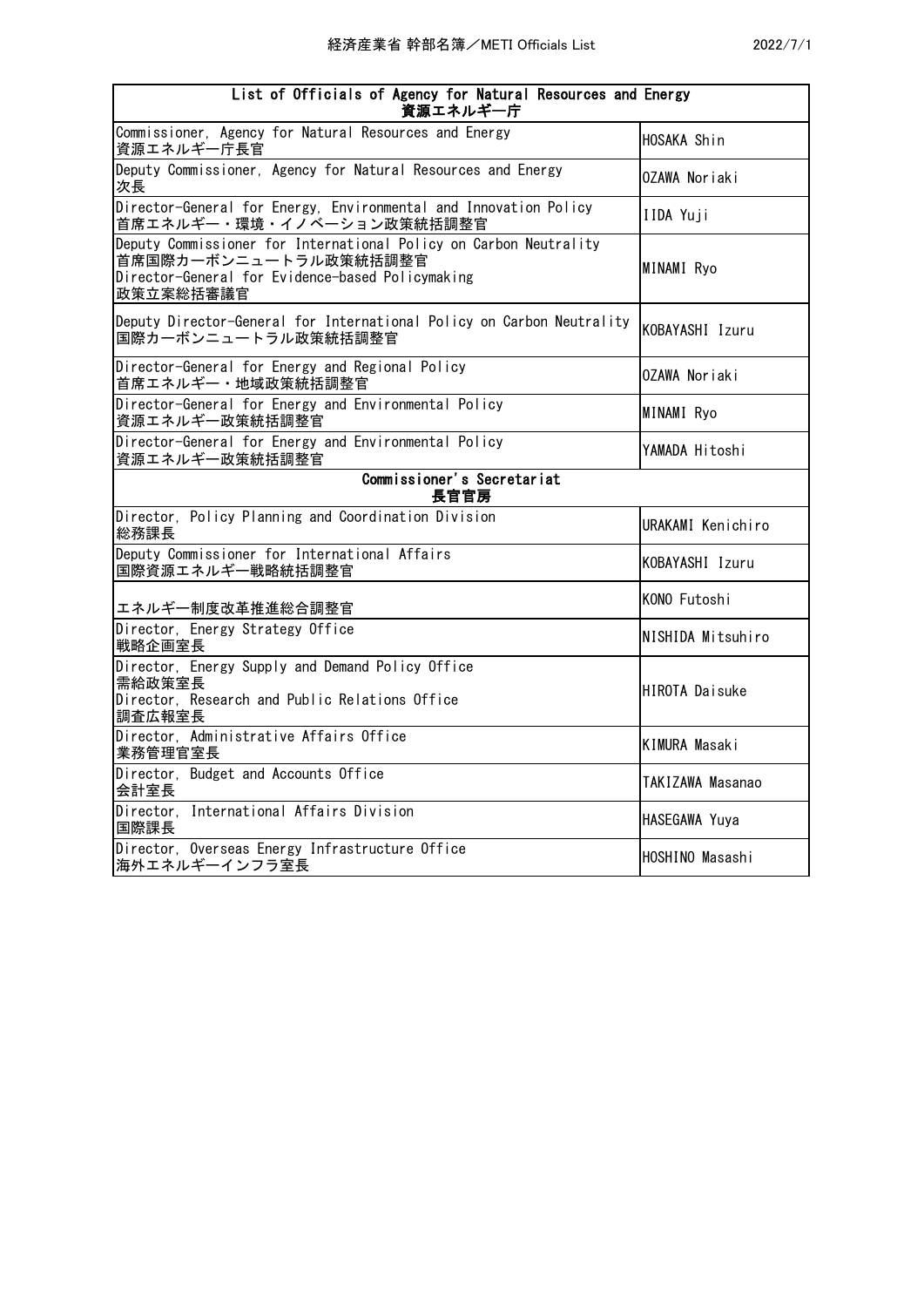| Energy Efficiency and Renewable Energy Department<br>省エネルギー・新エネルギー部                                                             |                         |
|---------------------------------------------------------------------------------------------------------------------------------|-------------------------|
| Director-General, Energy Conservation and Renewable Energy Department<br>省エネルギー ・新エネルギー部長                                       | INOUE Hiro              |
| Director, Policy Planning Division<br>政策課長<br>Director, Combined Heat and Power Promotion Office<br>熱電併給推進室長                    | YAMAGUCHI Jin           |
| 系統整備・利用推進室長                                                                                                                     | ISII Hirotaka           |
| 再生可能エネルギー主力電源化戦略調整官                                                                                                             | KICHISE Syusaku         |
| Director, International Affairs Office<br>国際室長                                                                                  | HOSHINO Masashi         |
| Director, Advanced Energy Systems and Structure Division<br>新エネルギーシステム課長                                                        | HINO Yukari             |
| Director, Hydrogen and Fuel Cells Strategy Office<br>水素·燃料電池戦略室長                                                                | ADACHI Tomohiko         |
| Director, Energy Efficiency Division<br>省エネルギー課長<br>Director, Office for Energy Conservation Law Implementation<br>省エネルギー対策業務室長 | <b>INAMURA Takuma</b>   |
| Director, New and Renewable Energy Division<br>新エネルギー課長                                                                         | NOMURA Koki             |
| Director, Renewable Energy Promotion Office<br>再生可能エネルギー推進室長                                                                    | SHIOZAKI Yuji           |
| Director, Wind Energy Policy Office<br>風力政策室長                                                                                   | ISHII Takahiro          |
| Natural Resources and Fuel Department<br>資源・燃料部                                                                                 |                         |
| Director-General, Natural Resources and Fuel Department<br>資源・燃料部長                                                              | SADAMITSU Yuki          |
| Director, Policy Planning Division<br>政策課長<br>Director, Marine Policy Planning Office<br>海洋政策企画室長                               | WAKATUKI Kazuhiro       |
| Director, Petroleum Policy<br>企画官(石油政策担当)                                                                                       | WATANABE Masashi        |
| 国際資源戦略交渉官                                                                                                                       | INOKUCHI Sho            |
| 海洋資源開発交渉官                                                                                                                       | OKISHIMA Hiroyoshi      |
| Director, Fuel Policy Planning Office<br>燃料政策企画室長                                                                               | HASUNUMA Yoshikazu      |
| Director, Petroleum and Natural Gas Division<br>石油・天然ガス課長                                                                       | SODA Takeshi            |
| Director, Petroleum Refining and Reserve Division<br>石油精製備蓄課長                                                                   | HOSOKAWA Narumi         |
| 企画官(石油・液化石油ガス備蓄政策担当)                                                                                                            | <b>FURUHATA Tetsuya</b> |
| Director, Petroleum Distribution and Retail Division<br>石油流通課長                                                                  | NAGAI Takehiko          |
| Director, Coal Division<br>石炭課長                                                                                                 | HATA Yumiko             |
| カーボンリサイクル室長<br>Director, Mineral and Natural Resources Division                                                                 | ARIMA Nobuaki           |
| 鉱物資源課長                                                                                                                          |                         |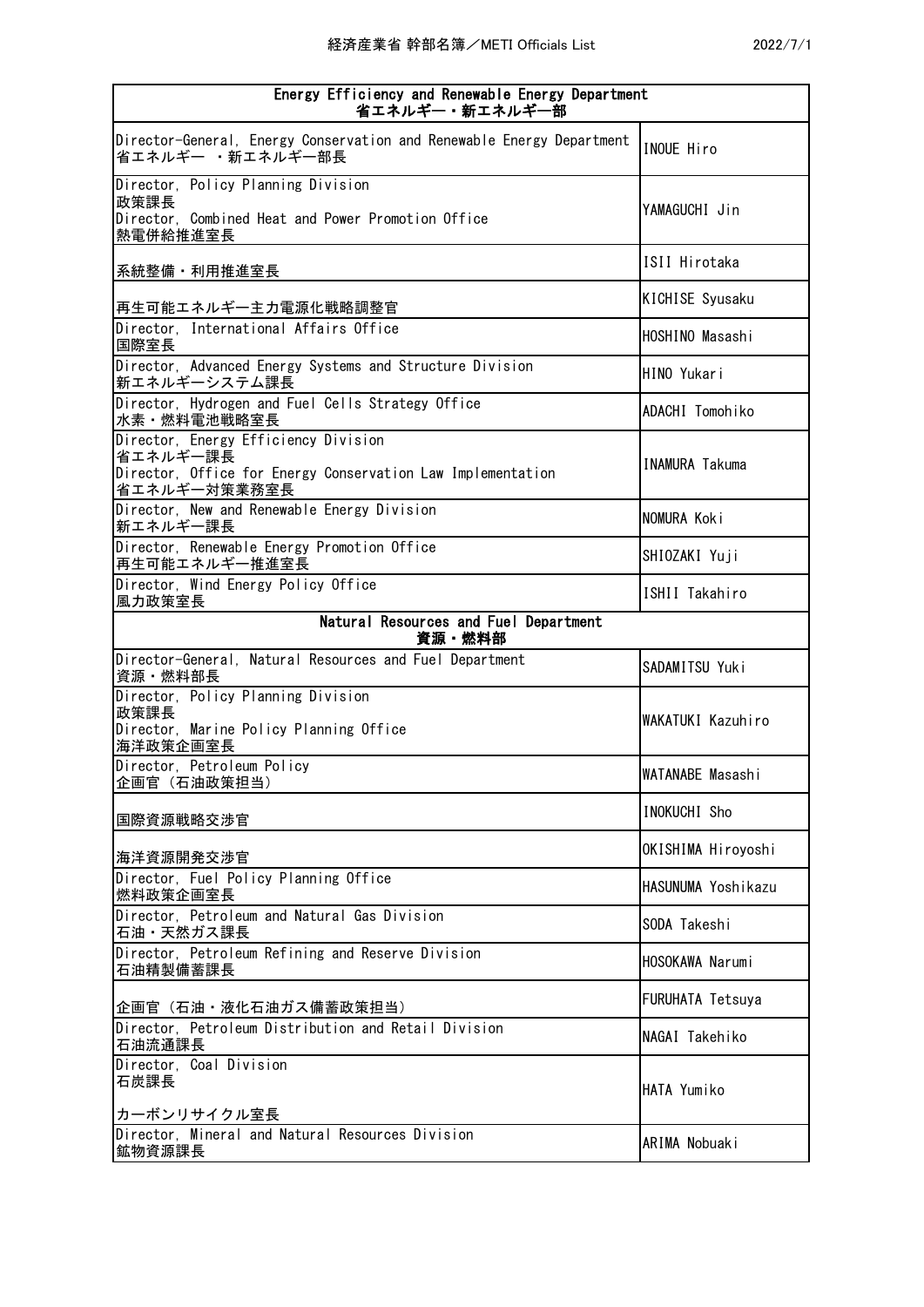| Electricity and Gas Industry Department<br>電力・ガス事業部                                                                                                                                                                                                  |                     |
|------------------------------------------------------------------------------------------------------------------------------------------------------------------------------------------------------------------------------------------------------|---------------------|
| Director-General, Electricity and Gas Industry Department<br>電力・ガス事業部長                                                                                                                                                                               | MATSUYAMA Yasuhiro  |
| Director, Policy Planning Division<br>政策課長                                                                                                                                                                                                           | KONO Futoshi        |
| 制度企画調整官                                                                                                                                                                                                                                              | ICHIMURA Takuto     |
| 制度企画調整官                                                                                                                                                                                                                                              | ISII Hirotaka       |
| 政策企画官 (立地総合調整担当)<br>Director, Office for Consolidation Power Supply Regions<br>電源地域整備室長                                                                                                                                                              | MORIMOTO Kaname     |
| Director, Electricity Industry and Market Office<br>電力産業・市場室長                                                                                                                                                                                        | KICHISE Syusaku     |
| Director, Gas Market Office<br>ガス市場整備室長                                                                                                                                                                                                              | NODA Taichi         |
| Director, Electricity Infrastructure Division<br>電力基盤整備課長                                                                                                                                                                                            | <b>OGAWA Kaname</b> |
| Director, Office for Electricity Transmission and Distribution Policy<br>電力流通室長                                                                                                                                                                      | ISII Hirotaka       |
| Director, Office for Electricity Supply Policy<br>電力供給室長                                                                                                                                                                                             | SAKOTA Hideharu     |
| Director, Nuclear Energy Policy Planning Division<br>原子力政策課長<br>Director, Nuclear Industry Office<br>原子力産業室長<br>Director, Office for Nuclear Technology and Human Resources<br>原子力技術室長                                                               | ENDO Ryota          |
| Director, Office for International Nuclear Energy Cooperation<br>原子力国際協力推進室長                                                                                                                                                                         | KOBAYASHI Izuru     |
| 原子力戦略企画調査官                                                                                                                                                                                                                                           | UEMATSU Takeshi     |
| Director, Office for Nuclear Reactor Decommissioning<br>廃炉産業室長                                                                                                                                                                                       | SHIMOHORI Tomokazu  |
| Director, Office for Nuclear Safety Improvement<br>原子力基盤室長                                                                                                                                                                                           | MINAKAWA Shigeharu  |
| Director, Nuclear Facilities Development and Nuclear Fuel Cycle<br>Industry Division<br>原子力立地・核燃料サイクル産業課長                                                                                                                                            | KIDA Jiro           |
| Director, Office for Regional Relations for Nuclear Fuel Cycle<br>Facilities<br>核燃料サイクル産業立地対策室長                                                                                                                                                      | TAKANO Fumihiro     |
| Director, Office for Regional Relations for Nuclear Facilities<br>原子力立地政策室長<br>Director, Nuclear Energy Public Relations Office<br>原子力広報室長                                                                                                           | MAEDA Hirotaka      |
| 原子力政策企画調査官                                                                                                                                                                                                                                           | WADA Hiroyuki       |
| Director, Radioactive Waste Management Policy Division<br>放射性廃棄物対策課長<br>Director, Technology Office for Radioactive Waste Management<br>放射性廃棄物対策技術室長<br>Director, Public Relations Office for Radioactive Waste Management<br>Office<br>放射性廃棄物対策広報室長 | SHIMOHORI Tomokazu  |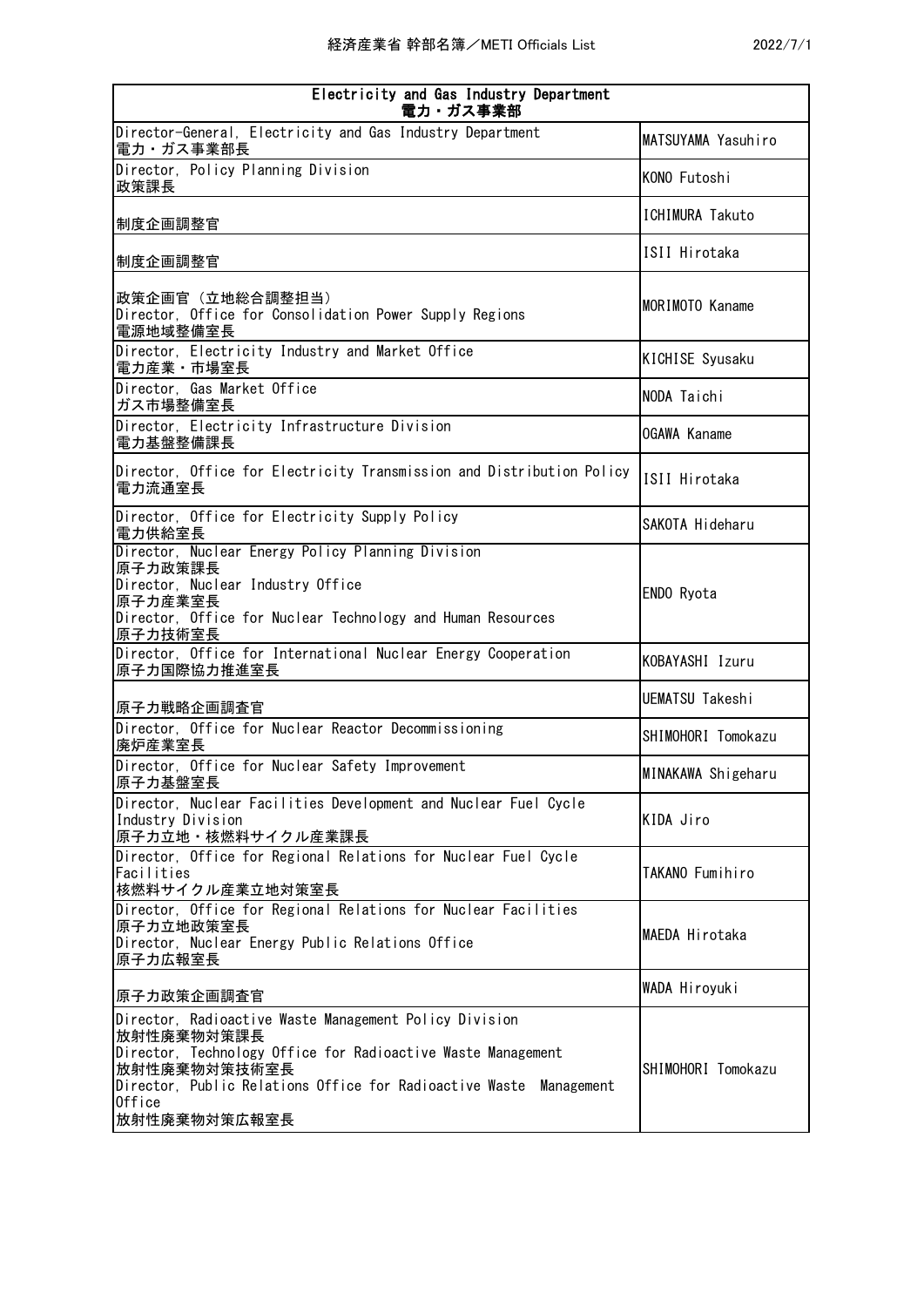| List of Officials of Japan Patent Office<br>特許庁                                          |                      |
|------------------------------------------------------------------------------------------|----------------------|
| Commissioner, Japan Patent Office<br>特許庁長官                                               | HAMANO Koichi        |
| Deputy Commissioner, Japan Patent Office<br>特許技監                                         | KATSURA Masanori     |
| Policy Planning and Coordination Department<br>総務部                                       |                      |
| Director-General, Policy Planning and Coordination Department<br>総務部長                    | SHIMIZU Mikiharu     |
| Senior Analyst for Intellectual Property<br>知的財産研究官                                      | HASEGAWA Kazuaki     |
| Senior Analyst for Intellectual Property<br>知的財産研究官                                      | HOSHINO Mitsuhide    |
| Senior Analyst for Intellectual Property<br>知的財産研究官                                      | MATSUSHITA Tatsuya   |
| Director, Personnel Division<br>秘書課長                                                     | ISHIGAYASUMI Takeshi |
| Patent Attorney Services Administrator<br>弁理士業務監理官                                       | ITO Yasuo            |
| Supervisor for Personnel Affairs<br>秘書課調査官                                               | KATO Kazuaki         |
| Director, General Coordination Division<br>総務課長                                          | YOSHIZAWA Takashi    |
| Director, for Business Management<br>業務管理企画官                                             | YOSHINO Sachiyo      |
| Director, Legislative Affairs Office<br>制度審議室長                                           | MATSUMOTO Masaaki    |
| Director, Information Technology and Patent Information Management<br>Office<br>情報技術統括室長 | YOSHIDA Yoshihiko    |
| Director, Budget and Accounts Division<br>会計課長                                           | ISHIGAYASUMI Takeshi |
| Senior Inspection Officer for Budget and Accounts<br>会計調査官                               | SAKAGAMI Akira       |
| Welfare Administrator<br>厚生管理官                                                           | KAWARABUKI Masahiko  |
| Director, Policy Planning and Research Division<br>企画調査課長                                | NISHINA Masahiro     |
| Director, Information Dissemination and Policy Promotion Division<br>普及支援課長              | ISHII Yoshiyuki      |
| Director, International Policy Division<br>国際政策課長                                        | FUKUDA Satoshi       |
| Director for International Intellectual Property Policy Planning<br>国際制度企画官              | FUJITA Kazuhide      |
| Director, International Cooperation Division<br>国際協力課長                                   | TOMISAWA Takeshi     |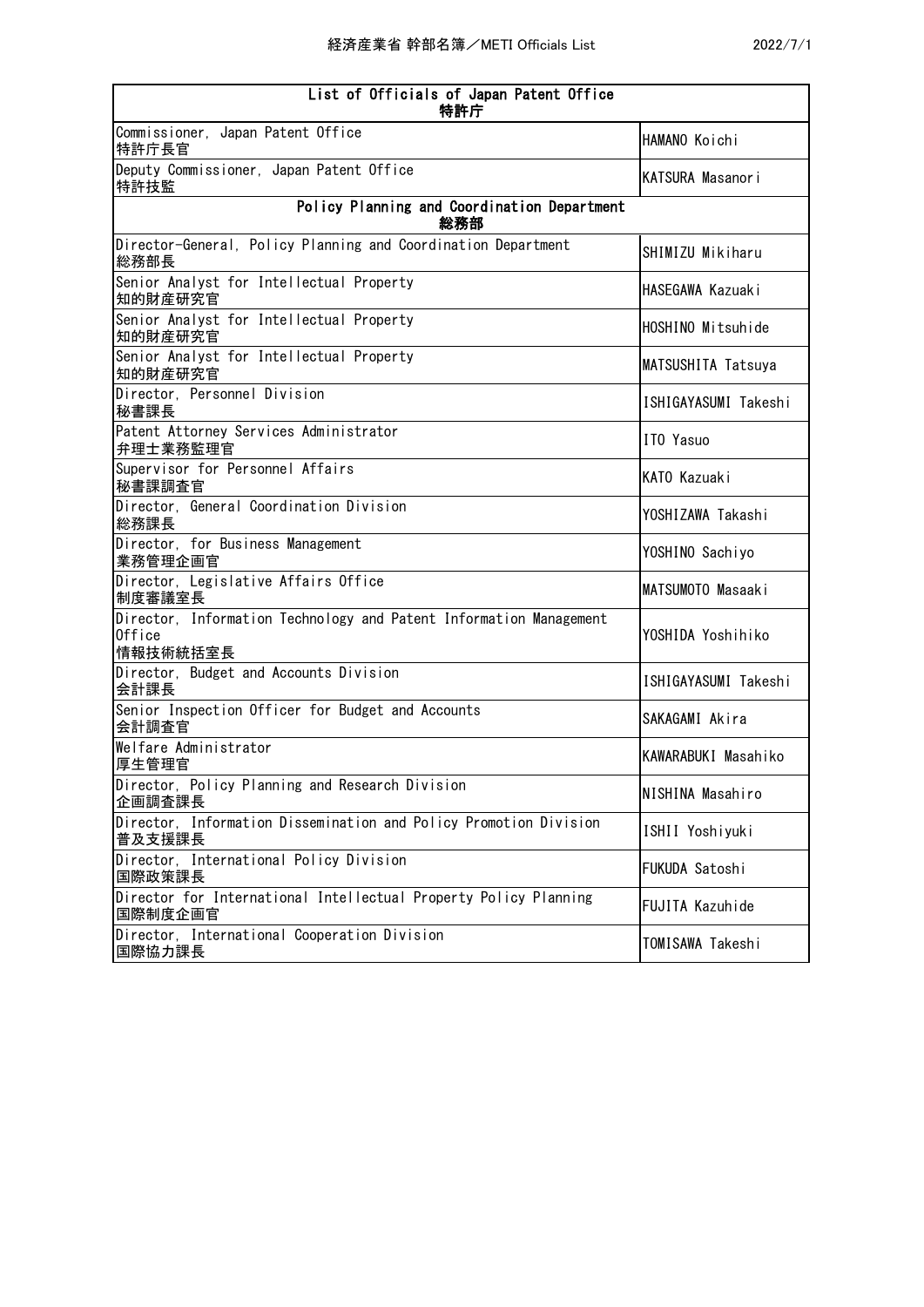| Trademark and Customer Relations Department<br>審査業務部                                                                                                                                       |                       |
|--------------------------------------------------------------------------------------------------------------------------------------------------------------------------------------------|-----------------------|
| Director-General, Trademark and Customer Relations Department<br>審査業務部長                                                                                                                    | NOMURA Eigo           |
| Director, Customer Relations Policy Division<br>審査業務課長                                                                                                                                     | SANO Motoji           |
| Director, Formality Examination Office<br>方式審査室長                                                                                                                                           | SUWA Osamu            |
| Director, Registration Office<br>登録室長                                                                                                                                                      | NAKAMURA Yuko         |
| Director, Application Division<br>出願課長                                                                                                                                                     | TAKAHASHI Norio       |
| Director, Patent Administration Service Office<br>特許行政サービス室長                                                                                                                               | NITTA Minoru          |
| Director, Office for International Applications under the Patent<br>Cooperation Treaty (PCT)<br>国際出願室長                                                                                     | TAKAHASHI Naohiko     |
| Director, Office for International Design Applications under the<br>Geneva Act of the Hague Agreement and International Trademark<br>Applications under the Madrid Protocol<br>国際意匠・商標出願室長 | SUZUKI Junichi        |
| Director, Trademark Division<br>商標課長                                                                                                                                                       | TAKANO Kazuyuki       |
| Patent and Design Examination Department (Physics, Optics, Social Infrastructure and<br>Design)                                                                                            |                       |
| 審査第一部                                                                                                                                                                                      |                       |
| Director-General, Patent and Design Examination Department (Physics,<br>Optics, Social Infrastructure and Design)<br>審査第一部長                                                                | NONAKA Matsuo         |
| Director, Administrative Affairs Division<br>調整課長                                                                                                                                          | MOROOKA Kenichi       |
| Director, Examination Promotion Office<br>審査推進室長                                                                                                                                           | NAKANO Hirokazu       |
| Director, Examination Standards Office<br>審査基準室長                                                                                                                                           | ONO Yukio             |
| Director, Design Division<br>意匠課長                                                                                                                                                          | SHIMOMURA Keiko       |
| Patent Examination Department (Mechanical Technology)<br>審査第二部                                                                                                                             |                       |
| Director-General, Patent Examination Department (Mechanical<br>Technology)<br>審査第二部長                                                                                                       | TAKAHARA Shintaro     |
| Patent Examination Department (Chemistry, Life Science and Material Science)<br>審査第三部                                                                                                      |                       |
| Director-General, Patent Examination Department (Chemistry, Life<br>Science and Material Science)<br>審査第三部長                                                                                | MAEDA Hitoshi         |
| Patent Examination Department (Electronic Technology)<br>審査第四部                                                                                                                             |                       |
| Director-General, Patent Examination Department (Electronic<br>Technology)<br>審査第四部長                                                                                                       | OMORI Shinichi        |
| Trial and Appeal Department<br>審判部                                                                                                                                                         |                       |
| Director-General, Trial and Appeal Department<br>審判部長                                                                                                                                      | YASUDA Futoshi        |
| Executive Chief Administrative Judge<br>首席審判長                                                                                                                                              | TAMURA Kiyoko         |
| Director, Trial and Appeal Department<br>審判課長                                                                                                                                              | <b>IMAMURA Wataru</b> |
| Director, Infringement and Invalidation Affairs Office<br>特許侵害業務室長                                                                                                                         | ITO Yoshihiro         |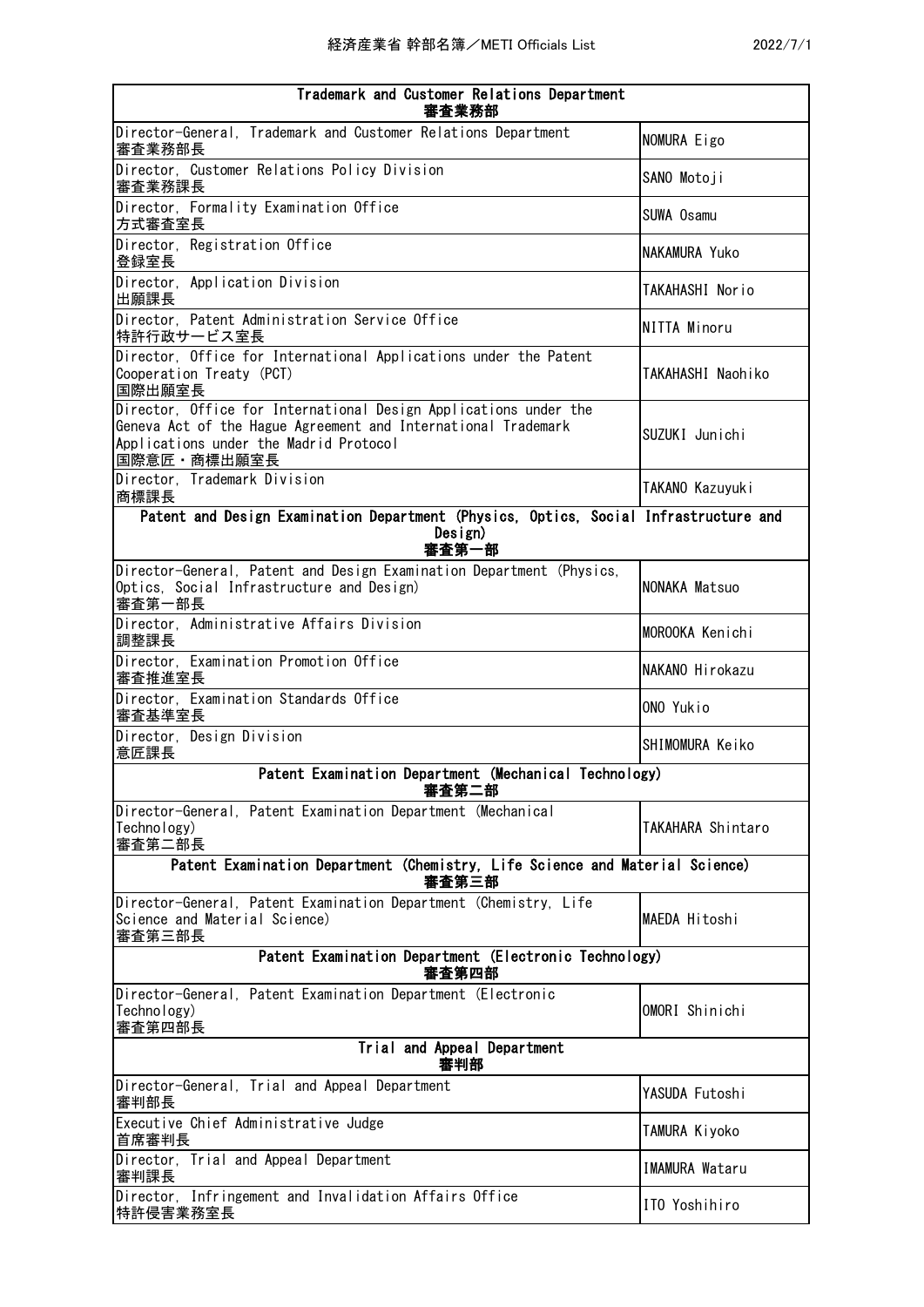| List of Officials of Small and Medium Enterprise Agency<br>中小企業庁                                                   |                       |
|--------------------------------------------------------------------------------------------------------------------|-----------------------|
| Commissioner, Small and Medium Enterprise Agency<br>中小企業庁長官                                                        | KADONO Nario          |
| Deputy Commissioner, Small and Medium Enterprise Agency<br>次長                                                      | <b>IIDA Kenta</b>     |
| Commissioner's Secretariat<br>長官官房                                                                                 |                       |
| Deputy Director-General for Strategy and Public Relations for Small<br>and Medium Enterprise Policy<br>中小企業政策統括調整官 | MANIWA Noriyuki       |
| Director, Policy Planning and Coordination Division<br>総務課長                                                        | YOSHIMURA Naoyasu     |
| 企画官(給付金制度企画担当)<br>Director for Small and Medium Enterprise Policy<br>中小企業政策上席企画調整官                                 | MORI Yoshihiko        |
| 企画官(給付金制度管理担当)<br>(併)訟務・債権管理室長                                                                                     | SUGIYAMA Haruo        |
| 企画官(給付金不正対応等担当)                                                                                                    | FUKUDA Kazuhiro       |
| 中小企業金融検査室長                                                                                                         | ASO Kazuo             |
| デジタル・トランスフォーメーション企画調整官                                                                                             | MOTO Yumiko           |
| Director, Administrative Affairs Office<br>業務管理官室長                                                                 | MATSUDA Tsuyoshi      |
| Director, Public Relations and Business Counseling Office<br>広報相談室長                                                | KUDO Katsuhiro        |
| Business Environment Department<br>事業環境部                                                                           |                       |
| Director-General, Business Environment Department<br>事業環境部長                                                        | KOBAYASHI Koji        |
| Director, Policy Planning Division<br>企画課長<br>Director for Small and Medium Enterprise Policy<br>中小企業政策上席企画調整官     | SHIBAYAMA Toyoki      |
| Director, Research Office<br>調査室長                                                                                  | YOSHIDA Naoki         |
| Director, Office for Business Stability<br>経営安定対策室長                                                                | <b>INOUE Tetsurou</b> |
| Director, Office for International Cooperation<br>国際協力室長                                                           | NAKAYAMA Masayuki     |
| Director, Finance Division<br>金融課長                                                                                 | KOZAKI Tadahiko       |
| 企画官(資金供給・企業法制担当)                                                                                                   | SUZUKI Takashi        |
| Director, Corporate Finance and Tax Affairs Division<br>財務課長                                                       | <b>KIMURA Takuya</b>  |
| Director, Fair Trade Division<br>取引課長                                                                              | SAMESHIMA Hiroyuki    |
| 中小企業取引研究官                                                                                                          | YAMASHITA Zentaro     |
| 統括下請代金検査官                                                                                                          | KOGANEZAWA Kikuo      |
| 取引調査室長                                                                                                             | KUBOTA Hiroshi        |